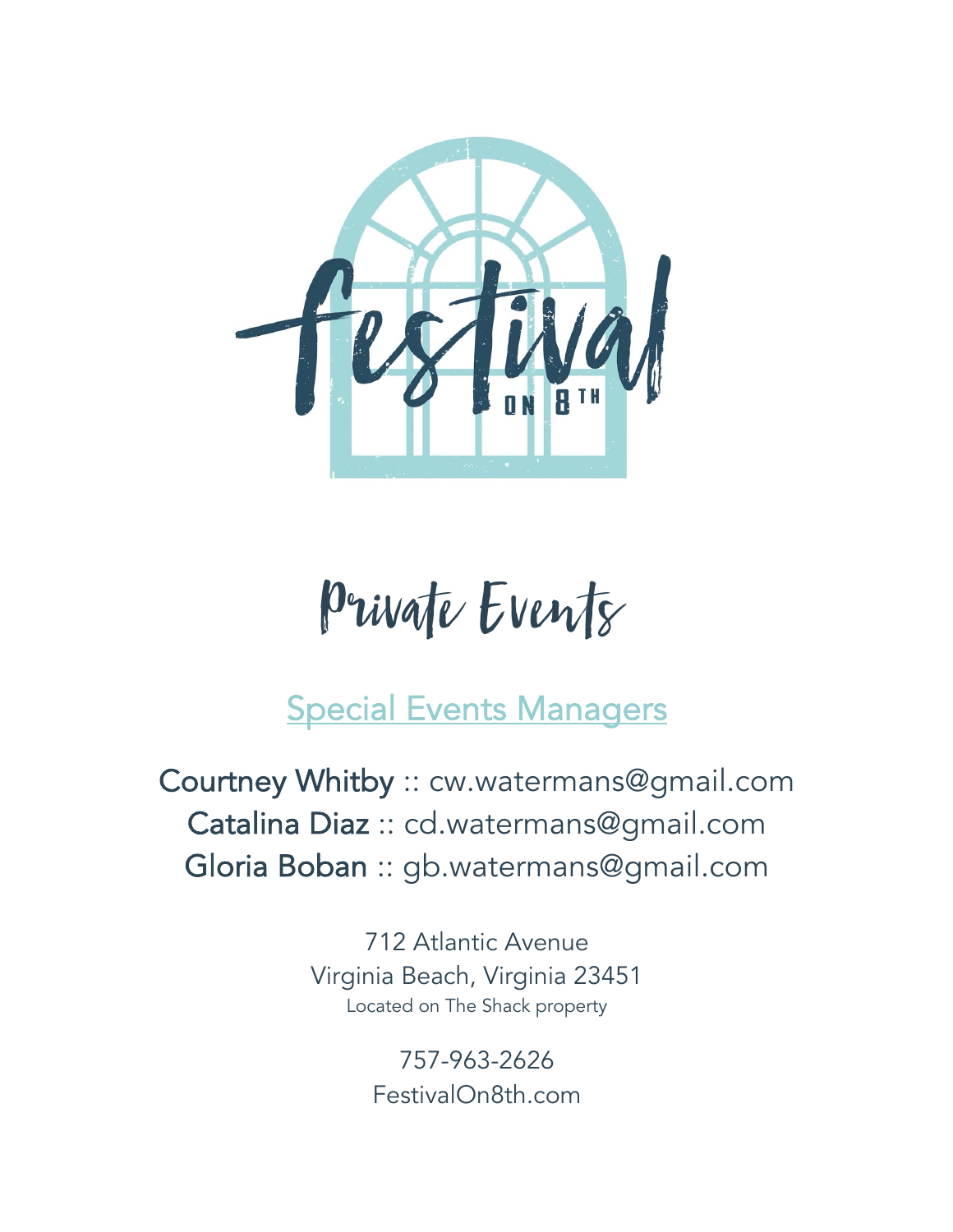# Dear Guest –

Thank you for the opportunity to present our facility for your upcoming event. Located at the heart of the oceanfront, Festival on 8th offers a modern and industrial feel with a versatile floor plan that can be kept as one large room or divided into two spaces depending on your needs. This newly renovated venue features polished concrete floors, vaulted ceilings, vintage stained glass, an exposed brick accent wall, a gas fireplace, and a beautiful granite bar. Festival on 8th is the perfect location for wedding ceremonies & receptions, rehearsal dinners, social gatherings and corporate events (to name a few).

We promise to provide you with the best possible service, food and hospitality that will be both memorable and enjoyable for you and all your guests. Our menu is designed to facilitate you in selecting the food combinations for your event, and the following policies have been put in place so that we may better serve you. Festival on 8th offers full on-site catering. If there's something that you would like to have that is not on our menu, Festival on 8th can more than likely provide it. We are always happy to show you our event space and discuss your party ideas.

We are proud of the reputation we've worked to achieve and we look forward to making your event a success. For more information, please visit our website at www.FestivalOn8th.com.

Thank you for the opportunity to serve you and host your special event we look forward to working with you!

Courtney**,** Catalina**,** & Gloria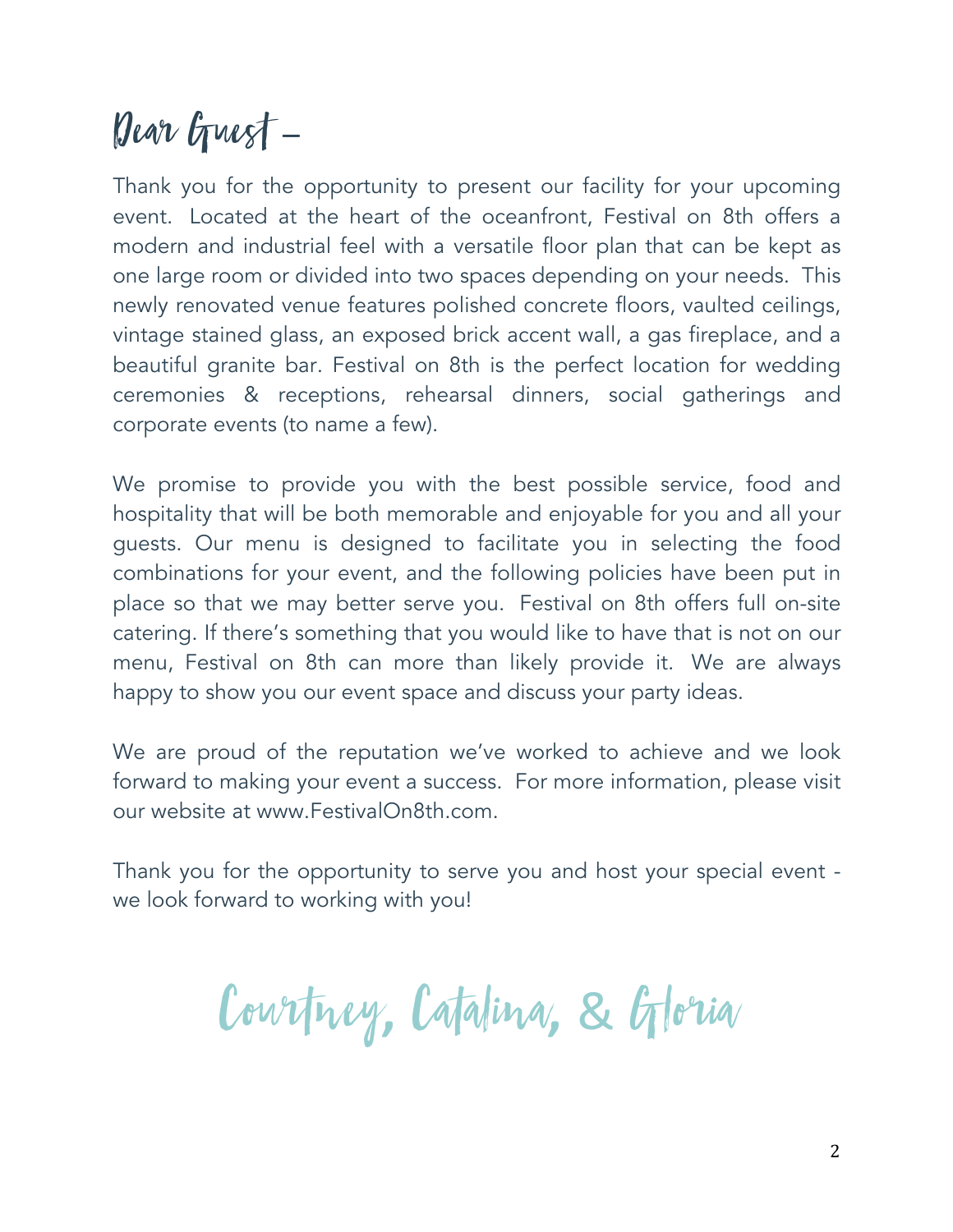Table of Contents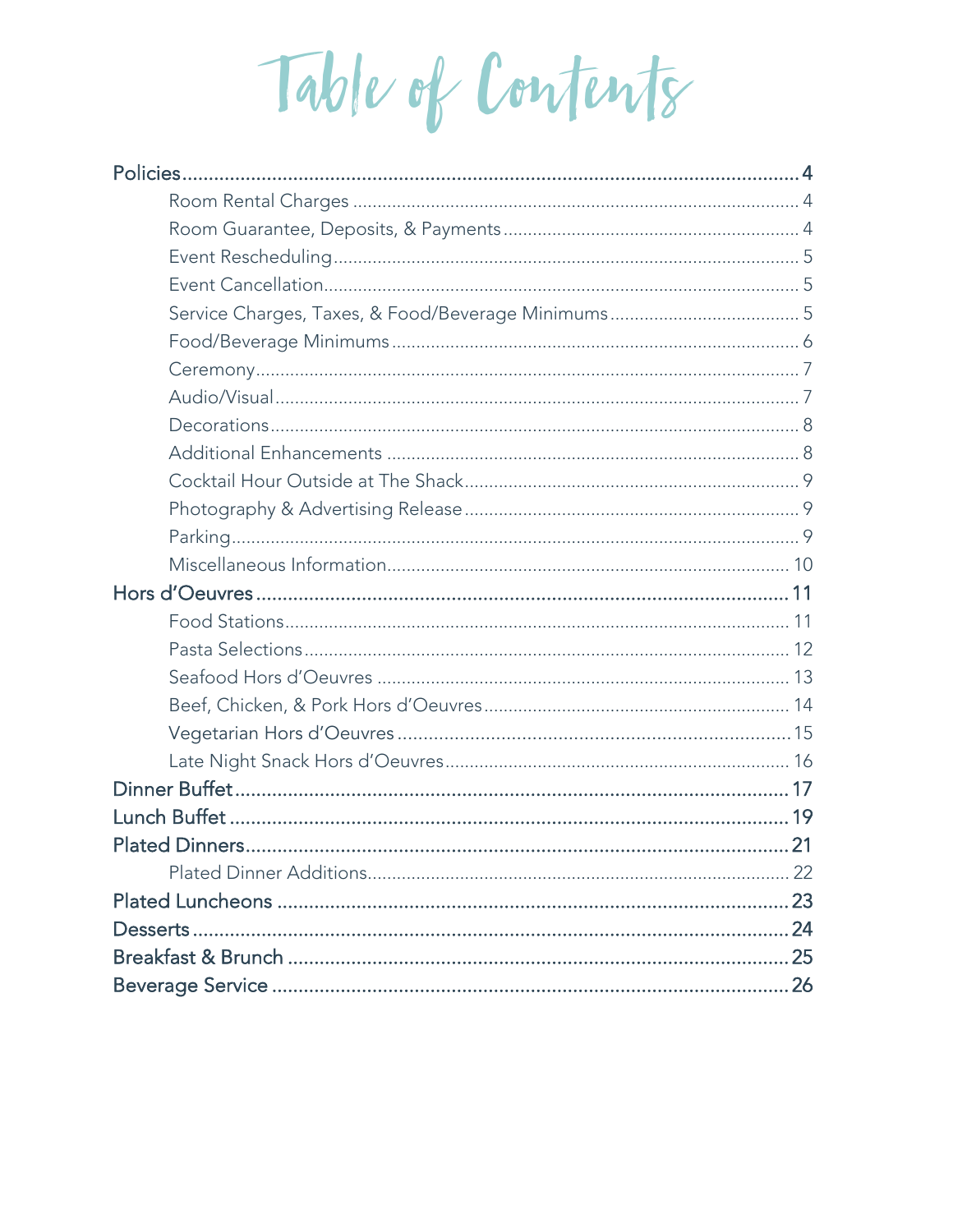*Located on 8th and Atlantic, at the heart of the oceanfront, Festival on 8th is the perfect venue. Festival on 8th can accommodate a maximum of 200 for a seated dinner, or up to 275 for a cocktail party. Please speak with a Special Events Manager regarding capacity for specific events, as each event layout and floor plan is different (depending on needs for a dance floor, DJ table, cake table, guest seating, etc.), and therefore affects the maximum capacity.*

#### Room Rental Charges

Events in Festival on 8th require a room rental charge of \$600 plus a state tax of 6%. Events hosted on Fridays, Saturdays, and Sundays must conclude by 10:00pm. The room charge secures the space for 4 hours, but you may be billed for additional staff hours if your event does not start or conclude at the agreed upon time. The room charge does not contribute toward the cost of food or beverages, but covers general use of the room, dinner tables, chairs, linens and dinnerware. We provide Ivory tablecloths & Sandalwood napkins for a seated dinner. Cocktail tables can be rented for a \$25 fee (up to 10 cocktail tables). Additional time can be reserved for \$250/hour plus a state tax of 6% to extend the event, up to 2 additional hours. An additional hour is required to reserve Festival on 8th for a wedding ceremony, or if inclement weather necessitates use of Festival on 8th for a wedding ceremony prior to a planned reception for \$250/hour plus a state tax of 6%. To consider using Festival on 8th for a wedding ceremony, please see the paragraph on page 7 for more information and please speak with a Special Events Manager regarding feasibility. Following an event, additional cleaning fees will be charged if damages occur to the space.

#### Room Guarantee, Deposits & Payments

Events in Festival on 8th Sunday through Thursday require a \$2,500 non-refundable deposit to reserve the date and the space. Events in Festival on 8th Friday and Saturday require a \$3,500 non-refundable deposit to reserve the date and the space. The deposit contributes to the final bill. Payment for the food invoice must be received a minimum of 3 weeks prior to the scheduled event, so a guaranteed guest count and a complete menu must be formed by this time. The bar invoice for an open bar will be billed after the event and must be paid within one week of your event date. We require a credit card on file for the bar bill payment. You will be charged for the number of guests guaranteed, plus any additional guests who attend. Refunds or credits cannot be given for guests who cancel after the 3-week guarantee. Once the deposit is paid, the minimums at the time of booking are locked in. However, specific food and beverage prices are subject to change based on the current market prices at the time of your final food payment.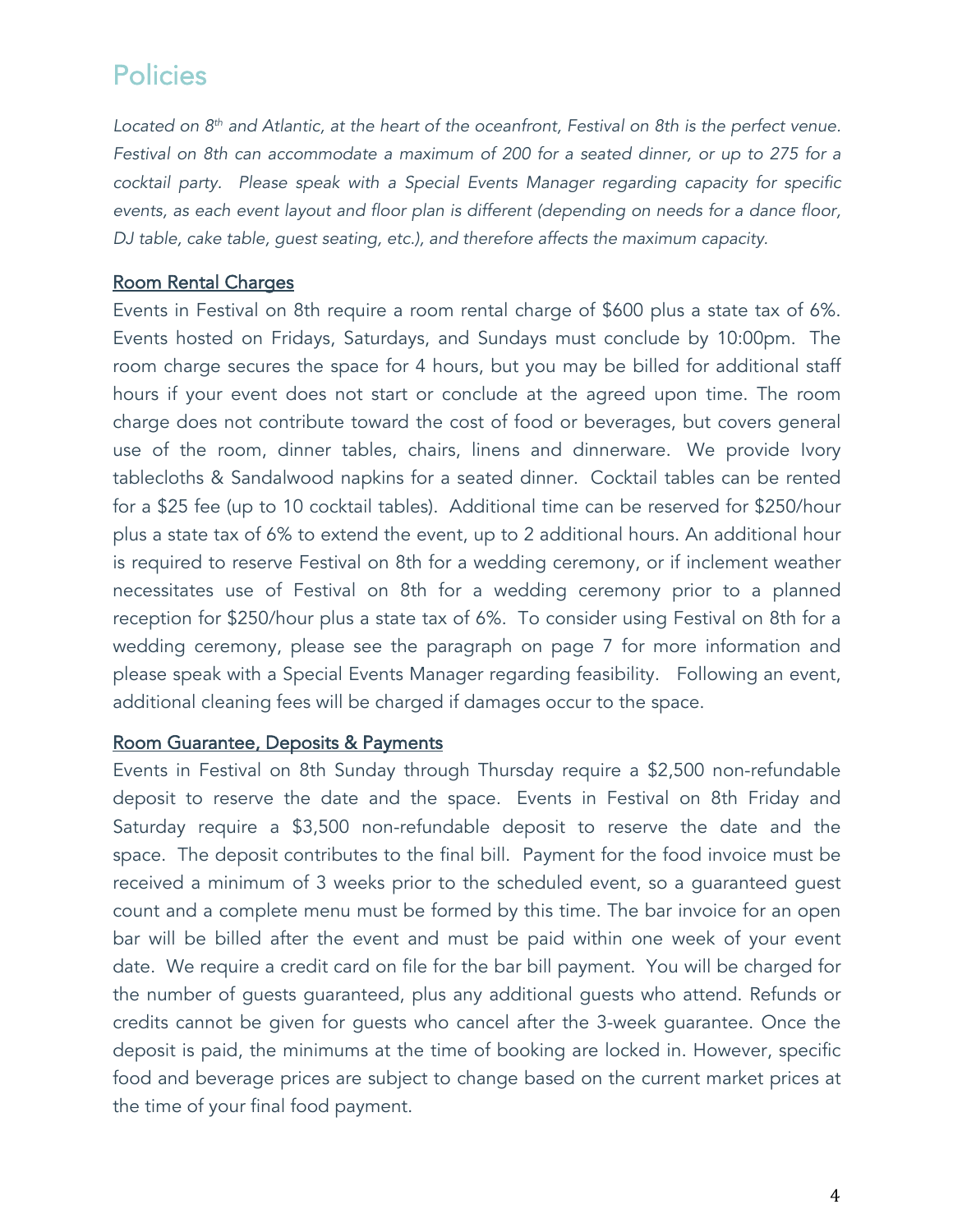## Event Rescheduling

We understand event rescheduling may be necessary. If you are postponing more than 90 days prior to your event date, then your full deposit will be retained until another event is booked on that date, in which case the full deposit will be transferred to your new date. Your new date must be rescheduled within one year from your original date, based on availability, and a new deposit is required at that time to secure the new date. If we are not able to rebook the original date, your deposit will be forfeited. Should you need to postpone your event less than 90 days prior to your event date, then your deposit will be forfeited. Should you need to postpone your event after your food payment has been submitted (3-weeks prior), 50% of the food payment will be transferred to your new date and your deposit will be forfeited. Once the deposit is paid for your new date, you are responsible for meeting any updated food and beverage minimums. Events postponed within one week of the event date forfeits all payments. Some of your payments are non-refundable because of our staff's hard work and since we were unable to rent the space to anyone else while it was reserved.

## Event Cancellation

Events cancelled in Festival on 8th forfeit the non-refundable deposit and any payments made. Your payments are non-refundable because of our staff's hard work and since we were unable to rent the space to anyone else while it was reserved.

#### Service Charges, Taxes, & Food/Beverage Minimums

All rentals, additional time, and staffing fees will be charged a state tax of 6%. All food and beverages will be charged food or liquor tax of 5.5%, state tax of 6%, as well as a service fee of 20%. The minimum amount that must be spent on food and beverages varies by the day of the week and time of year; this is outlined in the tables on page 6 with an example of the amount of tax and service that would be applied on that minimum, as well as the "minimum expense" when factoring in the room charge. All food and beverages paid by the host contribute to the minimum, while beverages purchased by guests through a cash bar do not contribute to the minimum. Due to the COVID-19 restrictions and guidelines, food and beverage minimums are subject to change and an additional \$200 staffing fee will apply to your event. Some menu items may be unavailable or modified to follow the guidelines. We reserve the right to cancel or postpone your event if service guidelines set by the State of Virginia change or if we deem it necessary based on the Virginia Department of Health recommendations.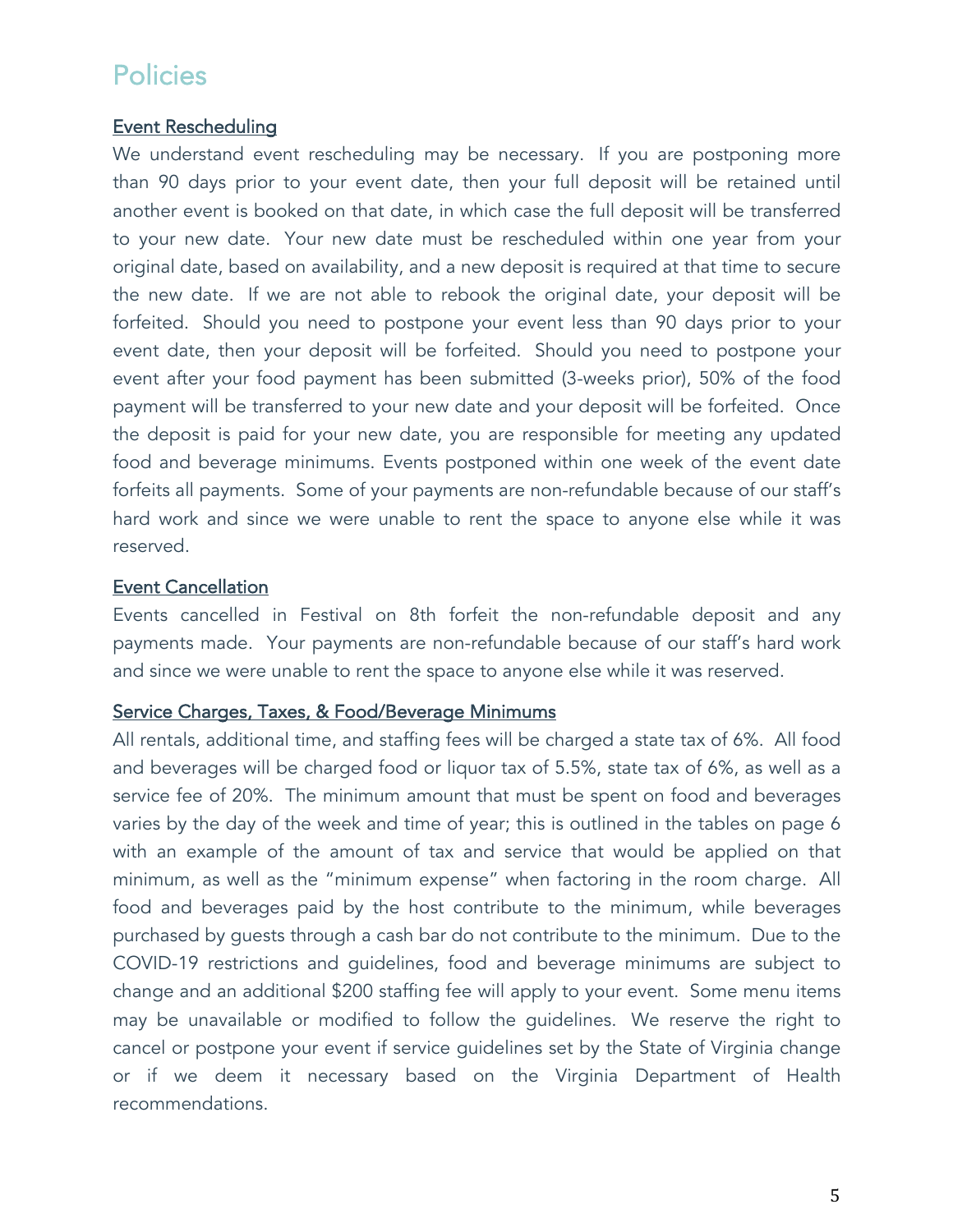| Dates                                         | F&B<br>Minimum | 11.5%<br><u>Tax</u> | 20%<br>Service | Room Rental<br>(includes tax) | Minimum<br>Total |
|-----------------------------------------------|----------------|---------------------|----------------|-------------------------------|------------------|
| Saturday                                      | \$6,000        | \$690               | \$1,200        | \$636                         | \$8,526          |
| Friday & Sunday                               | \$5,000        | \$575               | \$1,000        | \$636                         | \$7,211          |
| Thursday                                      | \$3,500        | \$402.50            | \$700          | \$636                         | \$5,238.50       |
| Monday, Tuesday &<br>Wednesday                | \$3,000        | \$345               | \$600          | \$636                         | \$4,581          |
| Memorial Day, ECSC<br>& Labor Day<br>Weekends | \$8,000        | \$920               | \$1,600        | \$636                         | \$11,156         |

## Food & Beverage Minimums

## December Food & Beverage Minimums

| Dates                          | <b>F&amp;B</b><br>Minimum | 11.5%<br>$\frac{Tax}{2}$ | 20%<br>Service | Room Rental<br>(includes tax) | Minimum<br>Total |
|--------------------------------|---------------------------|--------------------------|----------------|-------------------------------|------------------|
| Friday, Saturday &<br>Sunday   | \$6,000                   | \$690                    | \$1,200        | \$636                         | \$8,526          |
| Thursday                       | \$4,000                   | \$460                    | \$800          | \$636                         | \$5,896          |
| Monday, Tuesday<br>& Wednesday | \$3,500                   | \$402.50                 | \$700          | \$636                         | \$5,238.50       |

*During the month of December, we include holiday décor around the room including table centerpieces, a live tree and other festive décor.*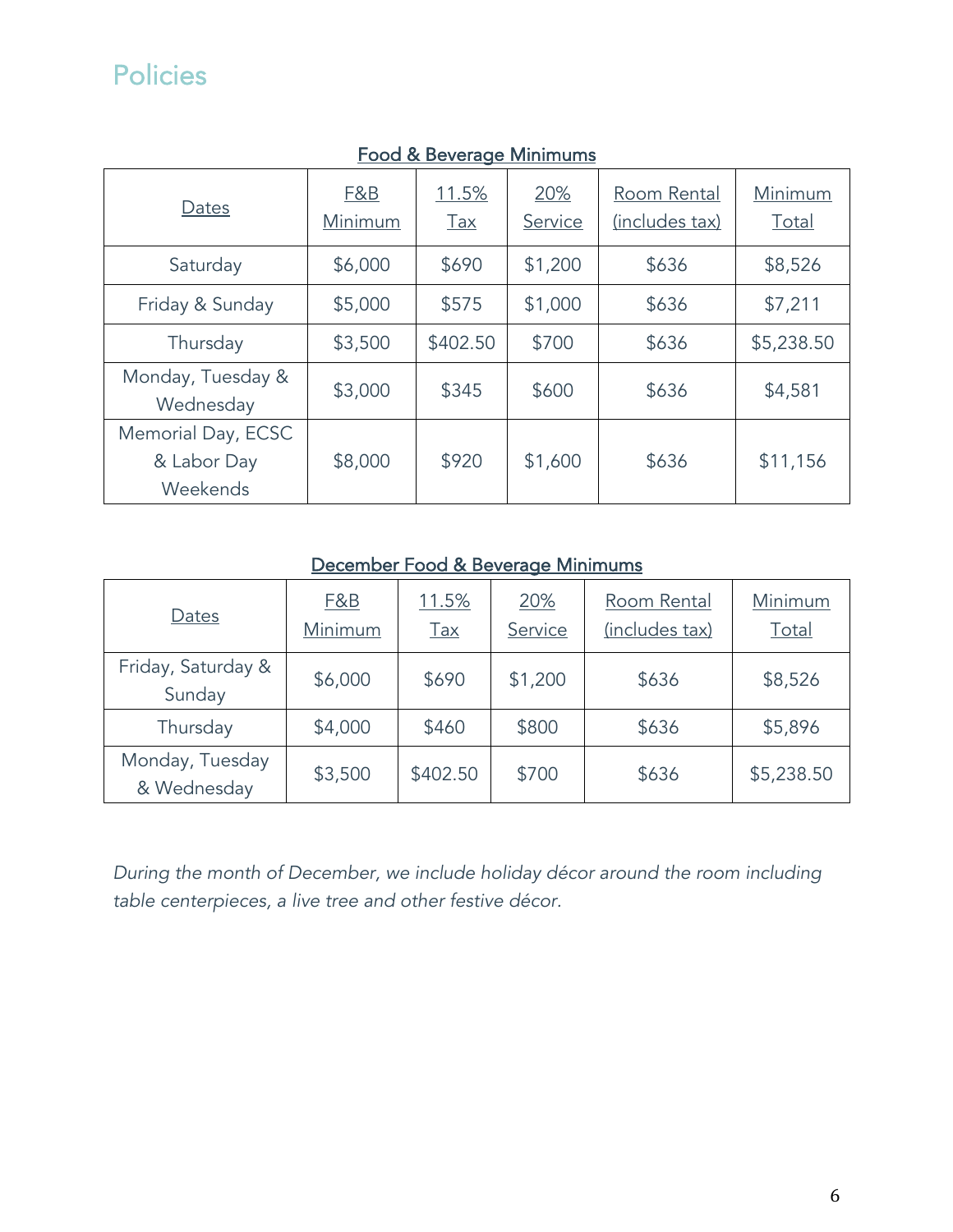## **Ceremony**

An additional hour (\$250 + 6% state tax) is required to plan a wedding ceremony inside Festival on 8th, or if inclement weather necessitates use of the venue for a wedding ceremony prior to a planned reception. Festival on 8th requires an additional hour and a \$250 (+ 6% state tax) ceremony fee for seating up to 90 guests with an aisle. Event staff will remove the chairs and/or relocate the ceremony chairs for the reception. Ceremony set up is not required, as guests may also enjoy the ceremony from their guest tables for no additional charge. To consider using Festival on 8th for a wedding ceremony, please speak with a Special Events Manager regarding feasibility.

## Audio/Visual

Arrangements for your audio/visual requirements can be made with a Special Events Manager. Festival on 8th provides you with Spotify, a stereo auxiliary audio cord (should you want to bring your own iPod to play your music through our sound system\*) and a podium. We also have a cordless microphone and an 80" Screen, Bluetooth projector and laptop available to show a slideshow or video for a usage charge of \$100 (sound not available through the projector). Any equipment you wish to use must be approved in advance by a Special Events Manager, and we require all computer slideshows to be tested at least one week prior to your event by emailing the file to a Special Events Manager\* (DropBox.com can be used to email large files). We do not allow outside computers to be used with our equipment.

\**Festival on 8th is not a professional sound and/or video company and cannot be held liable for music or a slideshow/video that doesn't function properly. We will try our best to solve any technical difficulties. We require all weddings at Festival on 8th to hire a professional DJ and/or Band for audio needs, as we do not allow the use of our sound equipment for weddings.*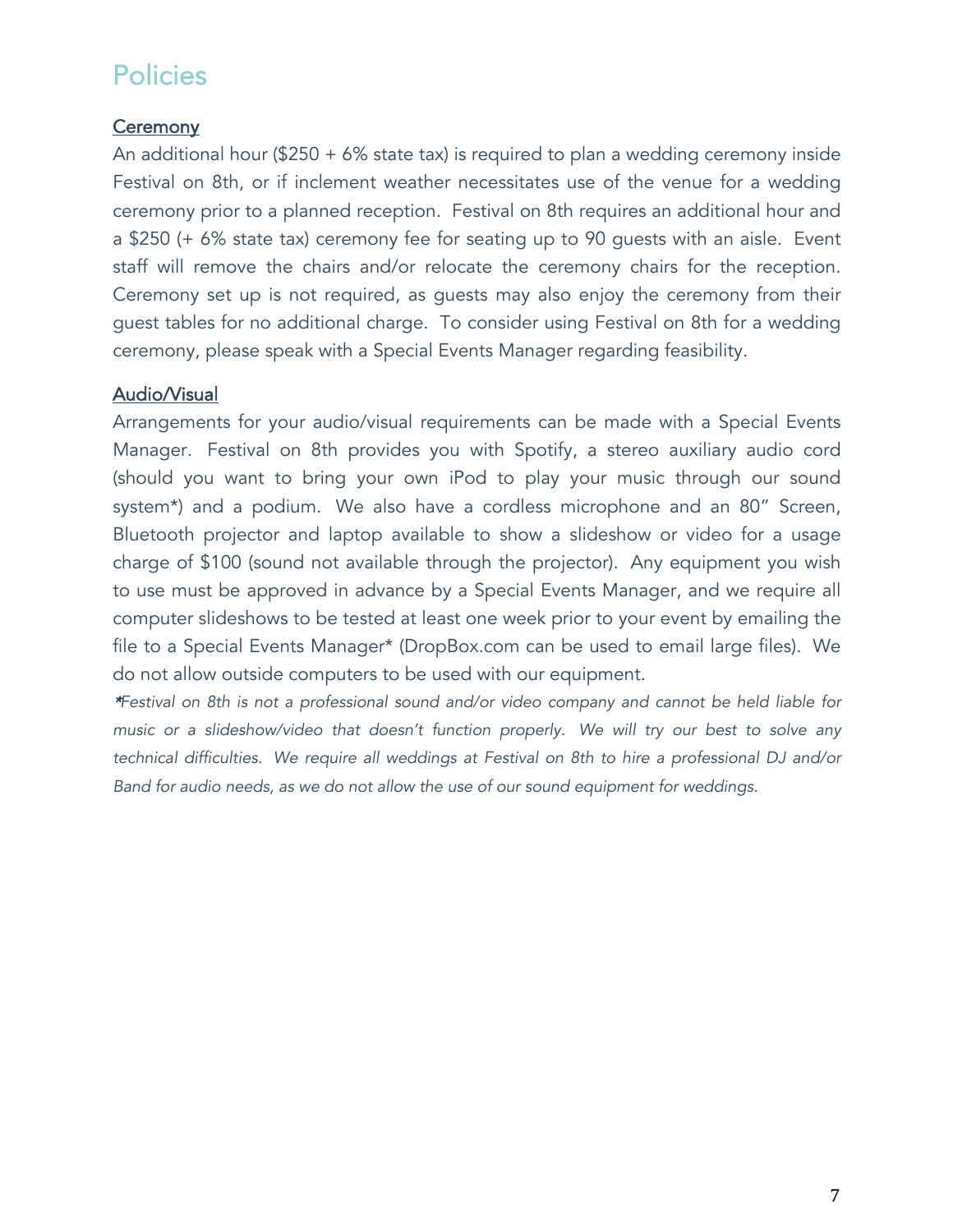#### **Decorations**

You are welcome to decorate the space for your event, but our staff cannot be responsible for setting up or cleaning up your décor. When decorating, the use of loose sand, confetti, confetti poppers, glitter, silly string, glue, staples, tacks, nails, 3M hooks, command strips or tape is prohibited. All candles must be placed inside a vase or other candleholder such as an open-end hurricane vase to cover the flame; candelabras are not permitted. At the conclusion of your event, all décor and personal items must be cleaned up and removed within a half hour. If additional time is needed, please speak with the Special Events Manager in advance.

\**Festival on 8th cannot accept responsibility for items left on the premises, nor can we be responsible for carrying décor and/or gifts to your vehicle at the conclusion of the event, or guarding your gift table during the event.*

#### Additional Enhancements

A dance floor is available to rent for a \$375 fee and an 8' x 16' stage with stairs and skirting is available for \$375.

Ivory chair covers may be rented for \$3 per chair to add an elegant touch to the table settings, décor and overall look of the room

To add an extra glow to your event and enhance the atmosphere, LED uplights may be rented, based on availability. Six (6) uplights rent for \$150; the fee includes set up and color selection.

To add a fun, party atmosphere to your dance floor, professional overhead party lighting is available to rent for \$800; the fee includes a technician during your event.

Our Simple Booth Photobooth may be rented for \$200, based on availability. Photos are emailed and/or texted to guests. Backdrop and props are not included. Please speak with the Special Events Manager for more information.

Mercury Glass vases may be rented for your table centerpieces and/or the fireplace mantel. The vases are grouped together by various heights in sets of 5 or 3 including candles and set up for up to 15 large round tables. The set of 5 vases rent for \$15 per table and the set of 3 vases rent for \$10 per table. The fireplace vases rent for \$125 including candles and set up. Please ask a Special Events Manager for pictures of the sets and fireplace.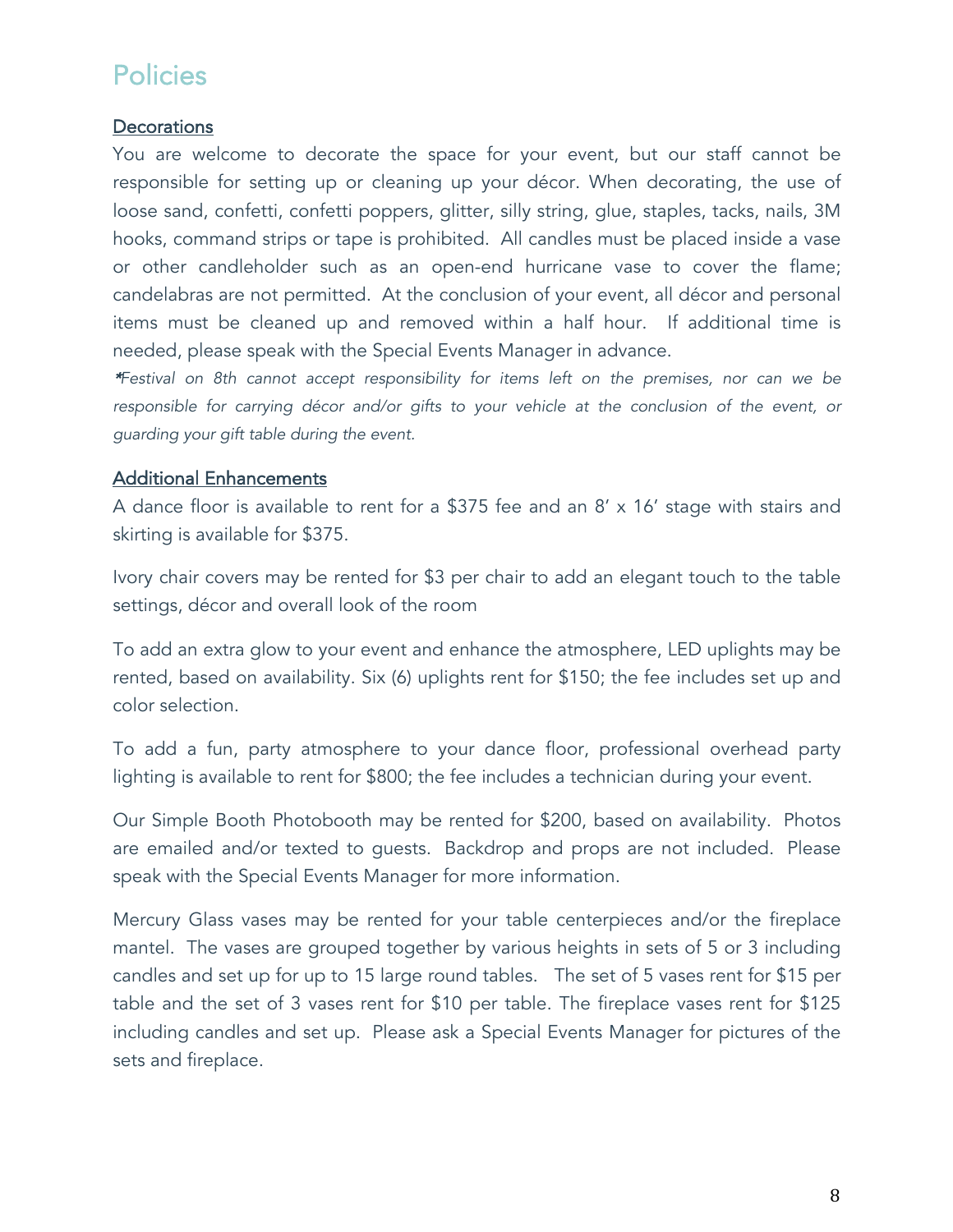## Cocktail Hour Outside at The Shack

You may reserve part of the Back Shack area (up to 150 guests) for your cocktail hour if the space is available and weather permits. If your cocktail hour is within the 4-hour time frame allotted when renting Festival on 8th, then the non-refundable outdoor cocktail hour fee is \$250\*. If you want your cocktail hour to be in addition to the 4 hour time frame, then you will rent the outdoor space for \$250\* and pay an additional \$250 for the extra one-hour, totaling \$500 for an outdoor cocktail hour. Cocktail hour must conclude by 7:00pm. All hors d'oeuvres during your outdoor cocktail hour must be butler-style passed items only. Guests may order drinks on the host tab or purchase drinks at the Back Shack bar, which is a private bar set up as part of your cocktail hour space. Please inquire with a Special Events Manager for more details.

\**In the event of inclement weather, cocktail hour will shift inside Festival on 8th and the \$250 cocktail hour fee will be deducted from the total bar bill due; if no bar bill is due, then it will be refunded to the card we have on file.*

#### Photography & Advertising Release

The Special Events Manager may photograph the room and the décor before and/or during the event for professional use for advertising material including print, electronic and social media. Please inform us if you do not want your event documented and shared.

## **Parking**

As an event venue in a resort city, parking is limited, especially during summer months and on special event weekends. Parking is not guaranteed for any event. Parking can be found on 8<sup>th</sup> Street and in the parking lot behind The Shack, based on availability. This parking is privately managed and guests may pay with cash or credit by utilizing the meter at the entrance to  $8<sup>th</sup>$  Street. In the occasion the spaces fill up, quests may find additional parking directly next door at the 9<sup>th</sup> Street Municipal Parking Garage, which is managed by the City of Virginia Beach. Vendors may unload equipment on Atlantic Avenue or in the alley beside Festival on 8th during approved times, but must find alternative parking for the duration of the event.

Please visit the City of Virginia Beach's website (vbgov.com) regarding pricing for public parking.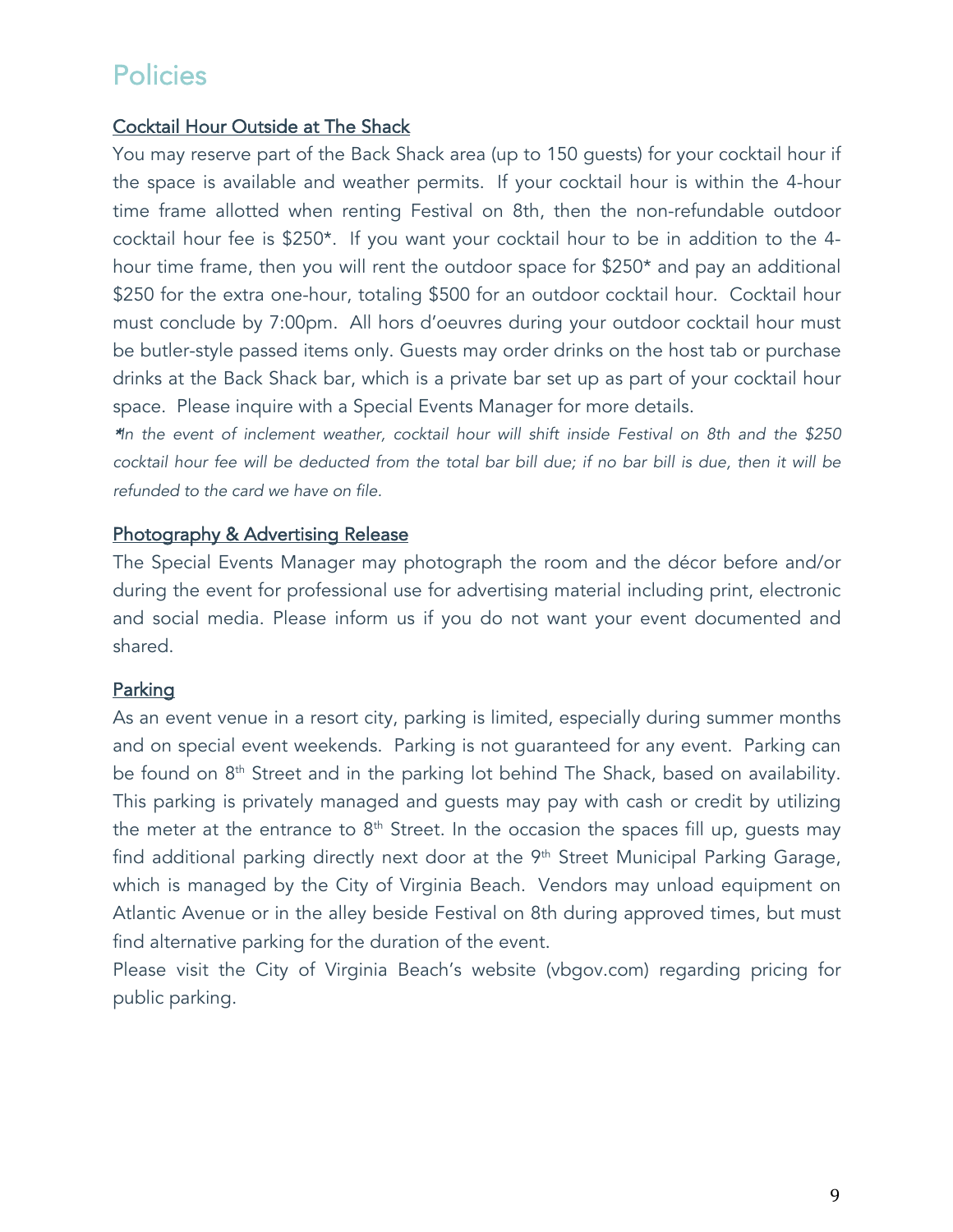## Miscellaneous Information

We are happy to give referrals for photographers, disc jockeys, bakeries, florists, lodging and other related vendors. All outside vendors must be approved by a Special Events Manager. Festival on 8th provides referrals for customer convenience, but cannot accept responsibility for vendor service. When making dessert selections, commercial bakery desserts (cakes or cupcakes) are permitted, and we provide the caking service at no additional charge. Homemade desserts of any sort, including cookies, are not permitted.

If you are booking a wedding reception with us, we recommend choosing one person with whom we can collaborate on the day of your event. We are not suggesting you hire a wedding planner, but that you simply ask someone you trust to help. This person should be familiar with what you want and can ensure that we are following through with any special requests. Please understand that as a special events facility, we wish to provide you with a great space for a reception as well as a wonderful meal. However, we are not in the business of wedding planning or coordinating.

As an ABC Licensed establishment, outside alcohol is strictly prohibited and Chix Seaside Grille provides all of the alcohol for your event. If alcohol is given as a gift or brought in as a favor, then the alcohol must remain unopened until it is off the premises. We reserve the right to dispose of any outside alcohol, stop serving any intoxicated guests, discreetly escort guests off of our property or if ultimately necessary, end the event immediately if we do not receive full cooperation from the host and guests.

The {GF} symbol appears beside a number of our menu selections below, which denotes that item as gluten-free. These items are made without gluten and without the addition of any ingredients that contain gluten. However, other products containing gluten are prepared in our kitchen, and therefore, trace elements of gluten could be present in any dish.

The  $\wedge$  symbol appears beside select menu items to inform you that consuming raw and/or undercooked meats, seafood or eggs may increase your risk of foodborne illness.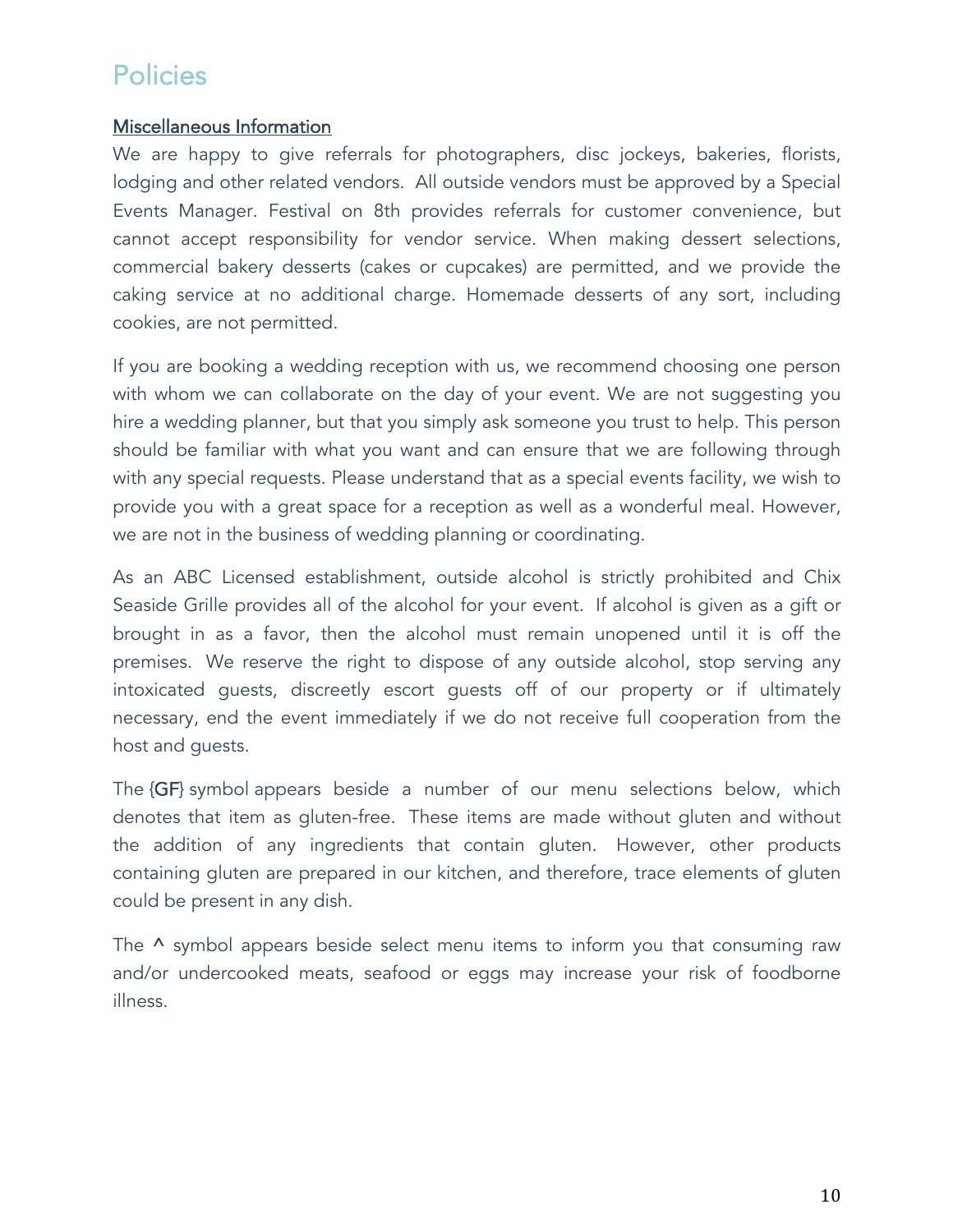# Food Stations

*Food stations are a festive and versatile alternative to a plated dinner or dinner buffet, and are used in conjunction with hors d'oeuvres. All food stations serve approximately 50 guests, and a minimum of three other hors d'oeuvres must accompany any station.*

New York Strip Slider Station^ ............................................................................. \$500 New York Strip thinly sliced and served on a platter, accompanied by Slider Rolls and Creamy Horseradish Sauce {GF without the roll}

Carved Tenderloin Station^ *(Includes a Carving Chef)* ............................................... \$700 Beef Tenderloin carved and served with Slider Rolls and Creamy Horseradish Sauce {GF without the roll}

Mashed Potato Bar *(Includes a Server)* ......................................................................... \$275 Yukon Gold Mashed Potatoes with self-serve toppings: Shredded Cheese, Bacon, Scallions & Sour Cream {GF}

Macaroni & Cheese Bar ........................................................................................ \$300 Self-serve station of homemade Baked Macaroni 'n Cheese with toppings: Bacon, Scallions, Sliced Jalapeños, Diced Red Peppers & Hot Sauces.

Homestyle Grits Bar *(Includes a Server)* ........................................................................ \$425 Virginia Stone-Ground Grits, Sautéed Shrimp, and self-serve toppings: Shredded Cheese, Bacon, Scallions & Tabasco {GF}

Thai Curry Stations .................................. Vegetarian \$275 | Chicken \$325 | Shrimp \$425 A medley of fresh vegetables and chickpeas sautéed with coconut milk, ginger, and red curry, served with cilantro-lime rice and self-serve toppings: Shredded Coconut, Cashews, Green Onions & Golden Raisins {GF}

*Chicken and/or Shrimp will be tossed with the fresh vegetables and chickpea medley if added.*

BBQ Slider Bar ..................................................................................................... \$400 North Carolina Style Barbecue served with Slider Rolls, Coleslaw, BBQ & Hot Sauces {GF without the roll} *Substitute North Carolina Style Pulled Chicken: \$50 per 50 guests*

Buffalo Chicken Slider Bar .................................................................................... \$400 Pulled Chicken tossed in Buffalo Sauce and served with Slider Rolls, Pickles, Jalapeños, Bleu Cheese & Ranch Dressing {GF without the roll}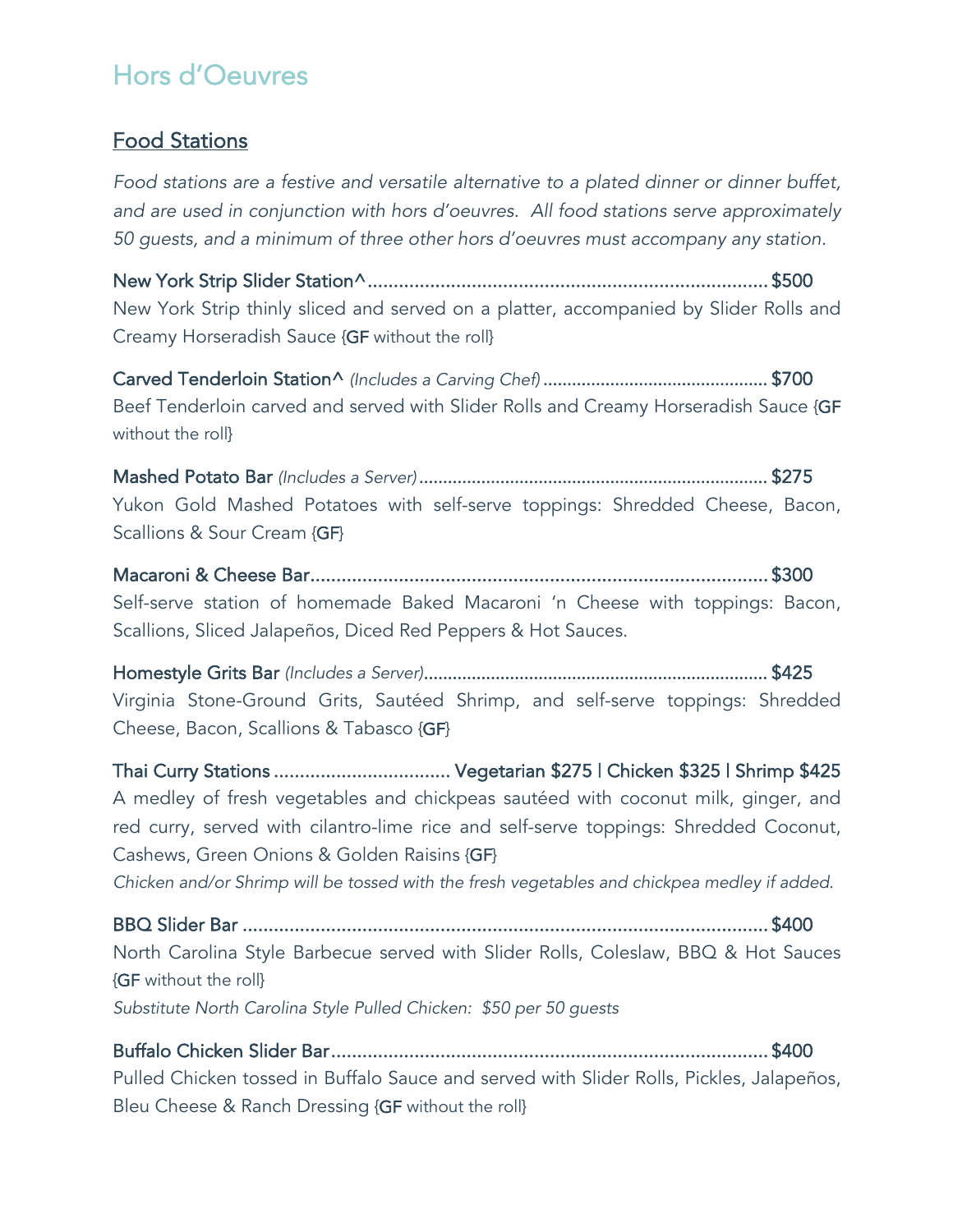Hot Soup Station *(Includes a Server)* ...................................................................... \$375 She Crab Soup with Oyster Crackers & Old Bay

Fiesta Taco Bar^ .................................................................................................. \$450 Fajita Beef, Fiesta Chicken, or Pulled Pork *(choice of two)* served with Rice, Black Bean & Mango Salad, Warm Tortillas, Shredded Cheese, Cabbage, Sriracha Aioli, Homemade Guacamole & Pineapple-Tomato Salsa. {GF without the tortilla} *Substitute Blackened Tuna or Cilantro-Lime Shrimp as one protein choice: \$100 per 50 guests.*

Curried Chicken Salad .......................................................................................... \$225 Chilled Curried Chicken Salad served with Crostinis, Slider Rolls, Cucumber Slices, and Mixed Greens.

# Pasta Selections

*Please Note: A pasta dish is a great addition to your Food Stations & Hors d'Oeuvres menu, but this is not a build-your-own pasta bar.* 

| Choice of Tomato Basil Sauce or à la Vodka Sauce with Spinach, Mushrooms, & Red<br>Peppers |  |
|--------------------------------------------------------------------------------------------|--|

Chicken or Shrimp & Andouille Sausage Cavatappi ............. Chicken \$300 | Shrimp \$425 Cajun Cream Sauce with Red Peppers & Onions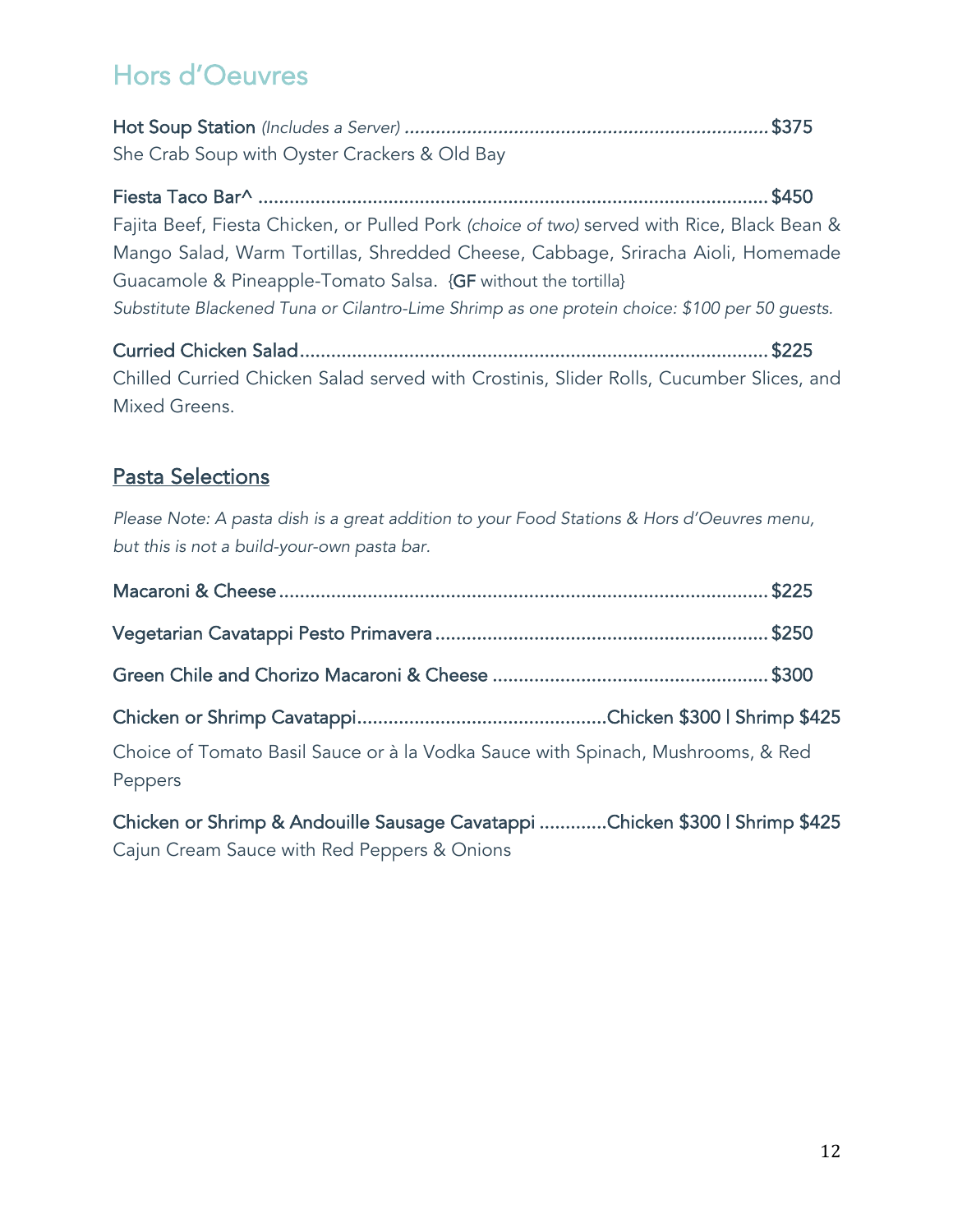# Seafood Hors d'Oeuvres

*Seafood Hors d'oeuvres below are priced per 100 pieces, unless noted with* \*\* *then that item is portioned to serve approximately 50 guests.*

## Hot Seafood Hors d'Oeuvres | Passed Butler-style

| Petite Crab Cakes served on tasting spoons (Red Pepper Aioli)\$275                      |  |
|-----------------------------------------------------------------------------------------|--|
|                                                                                         |  |
|                                                                                         |  |
|                                                                                         |  |
| Miniature Shrimp & Grits served in tasting cups (Bacon, Cheese & Scallions) {GF}  \$350 |  |
| Bacon Wrapped Sea Scallops (Orange Chipotle Sauce) {GF w/o sauce} \$450                 |  |
| Broiled Mini Crab Cakes served on tiny trays (Red Pepper Aioli)\$450                    |  |

## Hot Seafood Hors d'Oeuvres | Stationed

| Clams served Casino-style or steamed in Garlic Wine Sauce (Multiples of 100)\$250  |  |
|------------------------------------------------------------------------------------|--|
| Crab Dip with Fried Pita Points or Yellow Corn Tortilla Chips {GF w/chips} **\$250 |  |
|                                                                                    |  |
|                                                                                    |  |
|                                                                                    |  |
|                                                                                    |  |
|                                                                                    |  |
|                                                                                    |  |

## Cold Seafood Hors d'Oeuvres | Passed Butler-style

| Shrimp Cocktail served on tiny trays (Spicy Cocktail Sauce) {GF} \$250/Jumbo \$300 |  |
|------------------------------------------------------------------------------------|--|

# Cold Seafood Hors d'Oeuvres | Stationed

| Smoked Salmon w/ Red Onions, Capers, Sour Cream, Crackers {GF w/o crackers} ** . \$175 |  |
|----------------------------------------------------------------------------------------|--|
| Oysters on the Half Shell – Raw^ {Must be ordered in multiples of 100; GF}\$225        |  |
|                                                                                        |  |
|                                                                                        |  |
| Citrus Marinated Shrimp with Red Peppers & Onions {GF} \$275/Jumbo \$325               |  |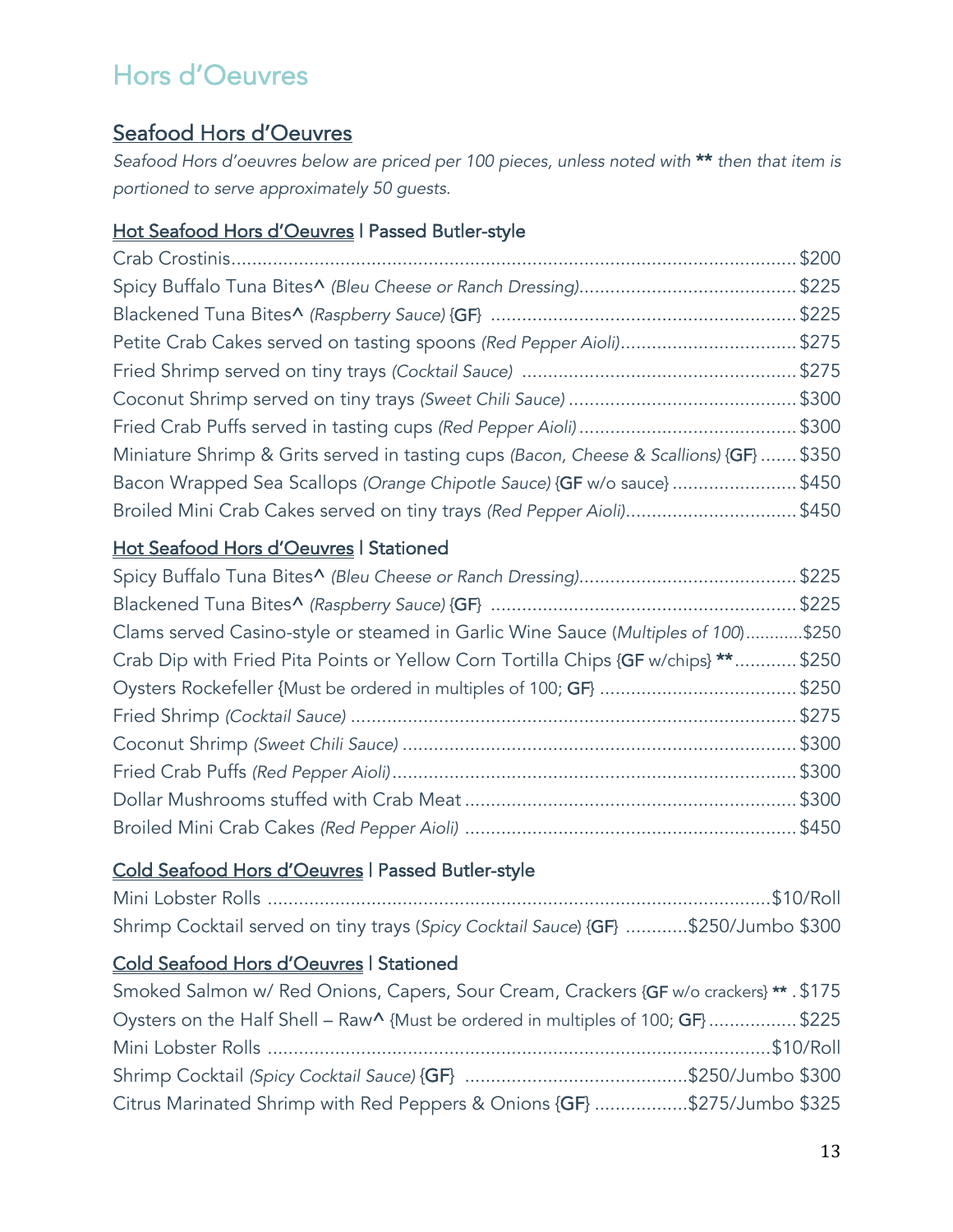# Beef, Chicken, & Pork Hors d'Oeuvres

Beef, Chicken and Pork Hors d'oeuvres below are priced per 100 pieces, unless noted with \*\* *then that item is portioned to serve approximately 50 guests.*

# Passed Butler-style

| Buffalo Chicken Dip Bites served in tasting cups (Ranch Dressing) \$180     |  |
|-----------------------------------------------------------------------------|--|
|                                                                             |  |
| Homemade Mac n' Cheese with Bacon & Scallions in tasting cups \$200         |  |
| Seasoned Steak Bites^ (Horseradish Cream Sauce or Sriracha Aioli) {GF}\$250 |  |

# **Stationed**

| Chicken Caprese Skewers {Seasonal; Served Cold & Drizzled with Balsamic Glaze; GF}\$185 |  |
|-----------------------------------------------------------------------------------------|--|
|                                                                                         |  |
|                                                                                         |  |
| Hoisin-Ginger Marinated Beef Skewers^ (Thai Chili Sauce) {GF\$225                       |  |
| Seasoned Steak Bites^ (Horseradish Cream Sauce or Sriracha Aioli) {GF} \$250            |  |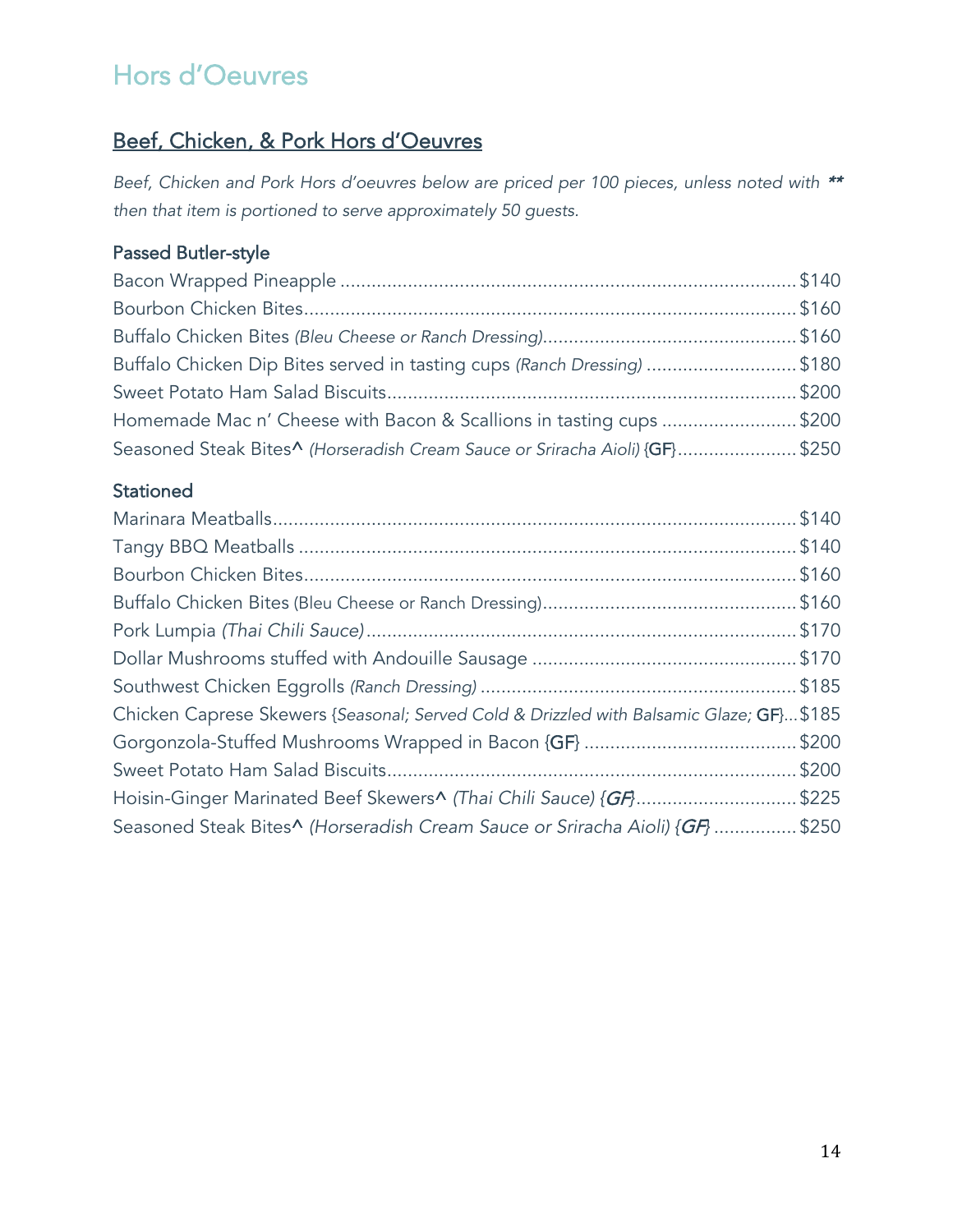# Vegetarian Hors d'Oeuvres

*Vegetarian Hors d'oeuvres below are priced per 100 pieces, unless noted with* \*\* *then that item is portioned to serve approximately 50 guests.*

## Hot Vegetarian Hors d'Oeuvres | Passed Butler-style

| Spanakopita (Greek-style Puff Pastry with Spinach & Feta Cheese) \$160 |  |
|------------------------------------------------------------------------|--|
|                                                                        |  |
|                                                                        |  |
|                                                                        |  |
|                                                                        |  |

## Hot Vegetarian Hors d'Oeuvres | Stationed

| Dollar Mushrooms stuffed with Spinach & Goat Cheese {GF}\$160                         |  |
|---------------------------------------------------------------------------------------|--|
| Spinach-Artichoke Dip, Fried Pita Points or Corn Tortilla Chips {GF w/chips} ** \$175 |  |
|                                                                                       |  |

## Cold Vegetarian Hors d'Oeuvres | Passed Butler-style

| Tomato & Mozzarella Caprese Skewers {Seasonal; Drizzled with Balsamic Glaze; GF}\$150 |  |
|---------------------------------------------------------------------------------------|--|
|                                                                                       |  |

## Cold Vegetarian Hors d'Oeuvres | Stationed

| Cubed Cheese Display & Crackers (Cheddar, Swiss, Pepper Jack) {GF w/o crackers} **<br>\$125 |
|---------------------------------------------------------------------------------------------|
| \$125                                                                                       |
| \$125                                                                                       |
| \$150                                                                                       |
| \$150<br>Tomato & Mozzarella Caprese Skewers {Seasonal; with Balsamic Glaze; GF}            |
| Vegetable Platter served with Hummus & Grilled Pita {GF w/o pita} ** \$160                  |
| \$175                                                                                       |
| Cheese Board (Four Cheeses, Crackers, Jam, Dried Fruit, & Nuts) {GF w/o crackers} **  \$200 |
| \$225                                                                                       |
| Tropical Fruit & Gourmet Cheese Display {GF w/o crackers} **\$300                           |
| Charcuterie Board (Salami, Prosciutto, Pepperoni, 3 Gourmet Cheeses, Crackers, Jam,         |
| Honey, Dried Fruit & Mixed Nuts) {GF w/o crackers} (Vegetarian w/o meats) ** \$300          |
| Mediterranean Antipasta Display (Salami, Prosciutto, Asiago Cheese, Hummus,                 |
| Grilled Pita, Roasted Mushrooms & Red Peppers, Grilled Asparagus & Marinated                |
| \$300<br>Artichoke Hearts) {GF w/o pita} (Vegetarian w/o Salami & Prosciutto) **            |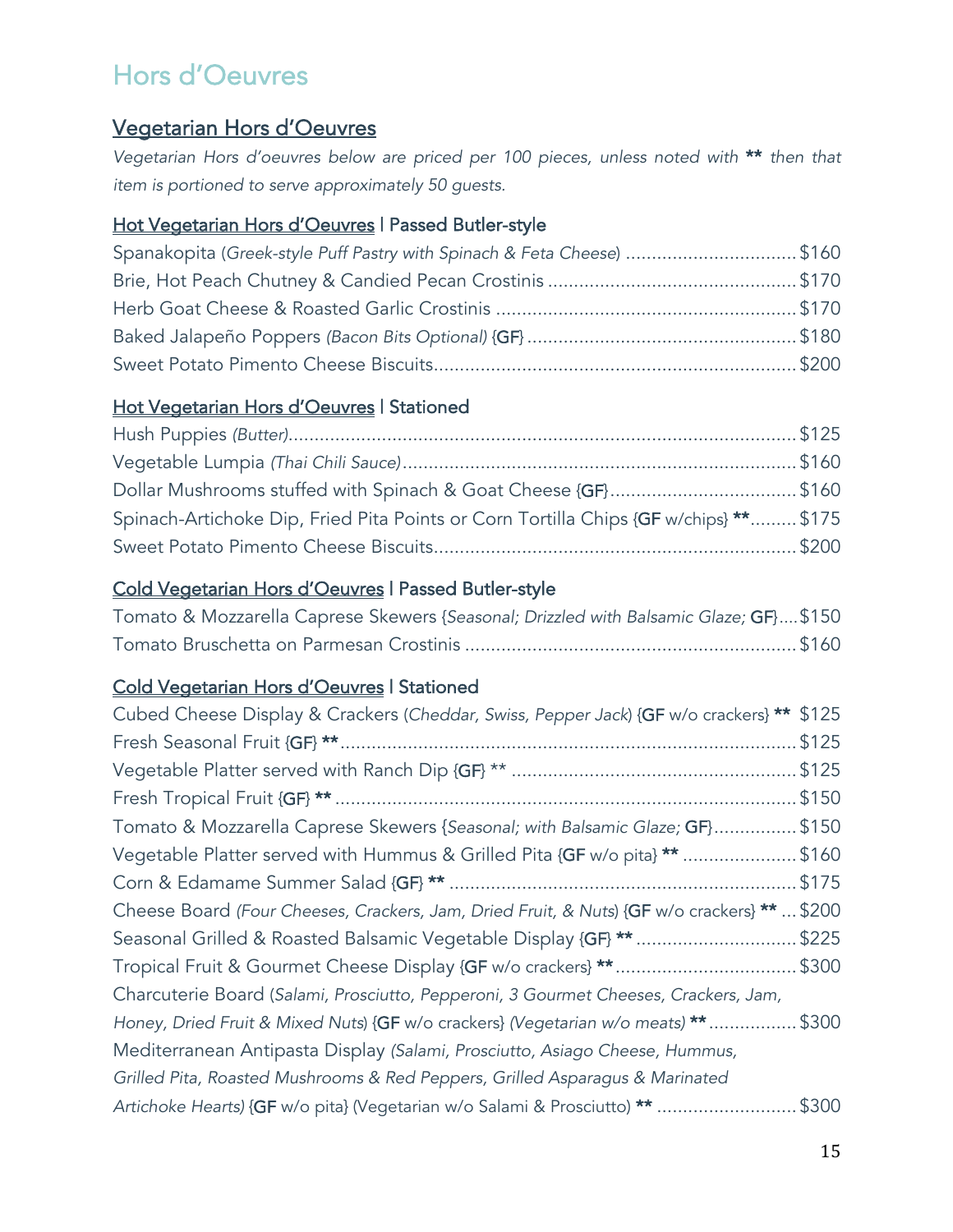# Late Night Snack Hors d'Oeuvres

*Late Night Snack Hors d'Oeuvres below are priced per 100 pieces*.

# Passed Butler-style

| Buffalo Chicken Dip Bites served in tasting cups (Ranch Dressing) \$180                  |  |
|------------------------------------------------------------------------------------------|--|
| French Fry Cups (Artisan Sweet Chili Ketchup, Sriracha Aioli, or Red Pepper Aioli) \$185 |  |
|                                                                                          |  |
|                                                                                          |  |
|                                                                                          |  |
| Seasoned Steak Bites^ (Horseradish Cream Sauce or Sriracha Aioli) {GF}\$250              |  |
| Pretzel Bites served in tasting cups (Queso) {Two Pretzel Bites Per Cup} \$250           |  |
|                                                                                          |  |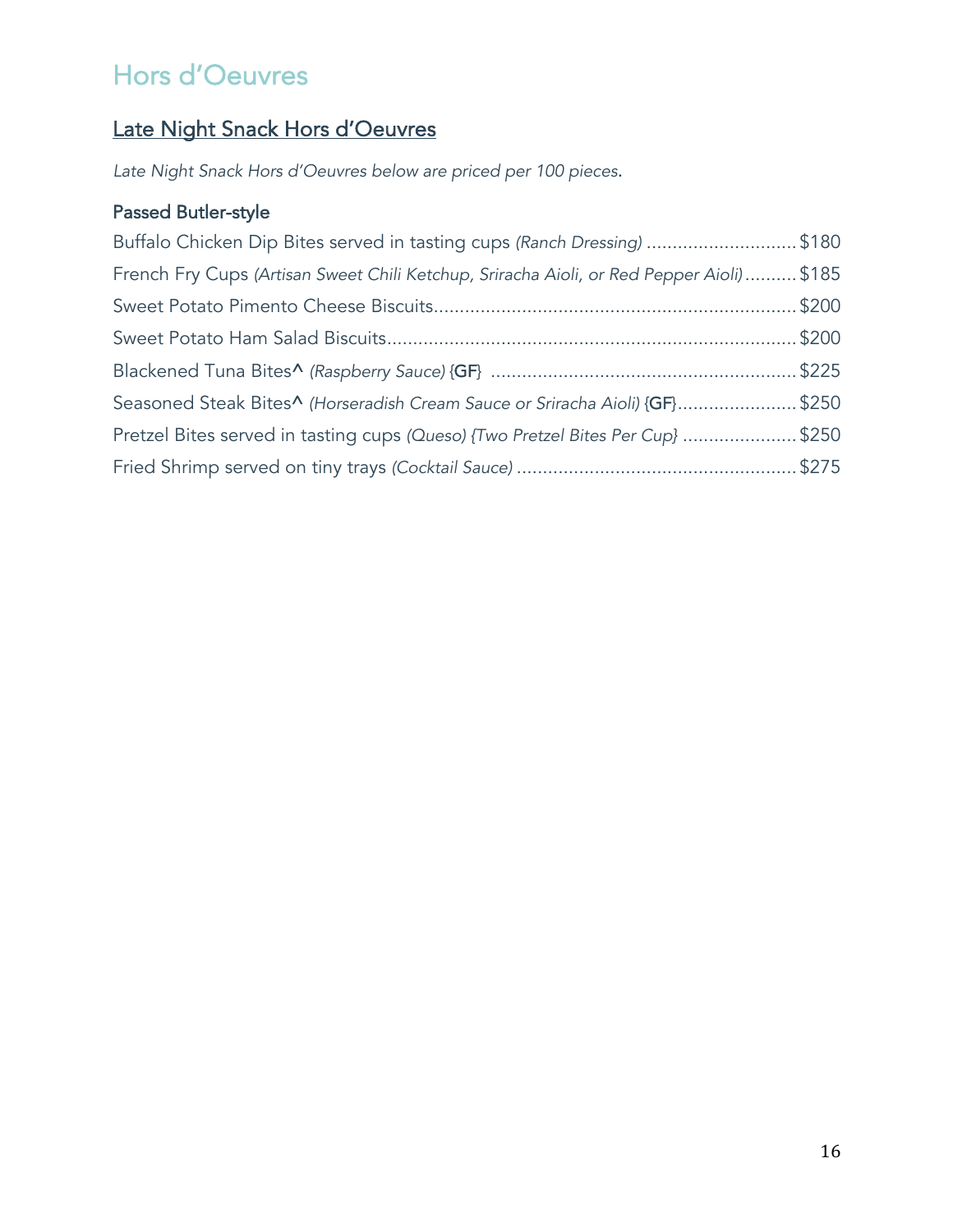# Dinner Buffet

# Dinner Buffet

*\$42/person with a minimum of 35 guests; \$18 for children 12 and under. Price includes dinner rolls served on the buffet.*

## Choose One Hors d'Oeuvre:

- o Tomato Bruschetta on Parmesan Crostinis (*Passed Butler-Style*)
- o Spinach & Artichoke Dip w/ Fried Pita Points or Corn Tortilla Chips {GF w/chips}
- o Vegetable & Cubed Cheese Display with Ranch Dip or Hummus {GF w/o crackers}

## Choose One Salad:

o Caesar Salad {GF w/o croutons}

o Mixed Greens Salad served with Balsamic Vinaigrette or Ranch Dressing {GF} *\*\*Add She Crab Soup for \$8/person.*

## Choose Two Sides:

- o Yukon Gold Mashed Potatoes (*Add self-serve toppings Bacon, Cheese, Sour Cream, Scallions for \$1.50/person*) {GF}
- o Roasted Garlic Mashed Potatoes (*Add self-serve toppings Bacon, Cheese, Sour Cream, Scallions for \$1.50/person*) {GF}
- o Loaded Mashed Potatoes {GF}
- o Rosemary-garlic Roasted Tri-colored Potatoes {GF}
- o Potatoes Au Gratin
- o Parmesan Fingerling Potatoes {GF}
- o Sweet Potato Casserole {GF}
- o Grilled Sweet Potatoes {GF}
- o Macaroni & Cheese (*Add self-serve toppings Bacon, Scallions, Jalapeños, Red Peppers for \$1.50/person*)
- o Hush Puppies
- o Cilantro-Lime Rice {GF}
- o Rice Pilaf {GF}
- o Sautéed Vegetable Medley {GF}
- o Green Beans Amandine {GF}
- o Roasted Broccoli Parmesan {GF}
- o Broccolini [Add \$1.50/Person] {GF}
- o Citrus-Glazed Sugar Snap Peas & Baby Carrots

*\*\*Add Additional Sides for \$3/person.*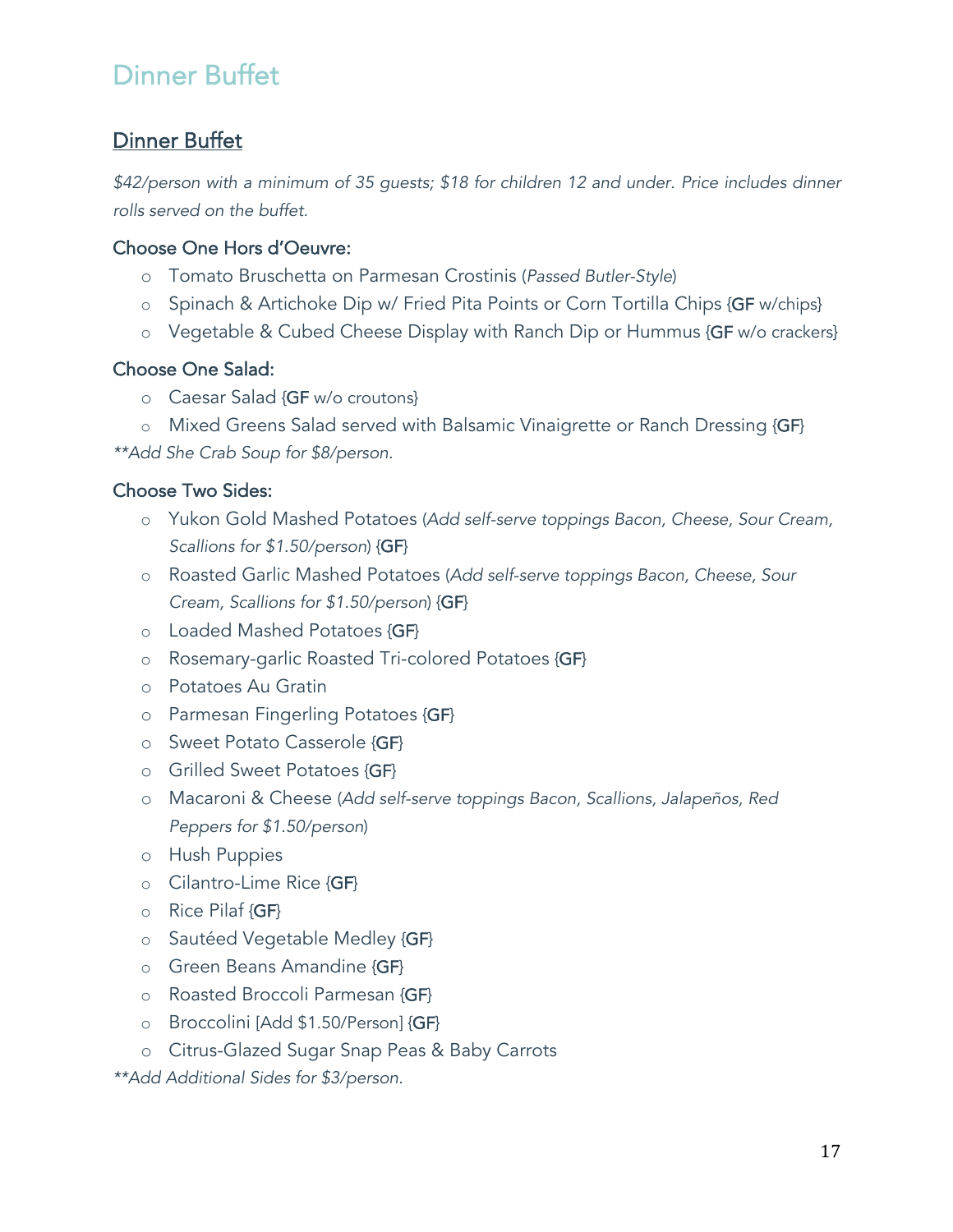# Dinner Buffet

## Choose Three Entrées:

## Seafood Entrées

- o Parmesan Peppercorn Fish of the Day {GF}
- o Signature Crab Cakes with Roasted Red Pepper Aioli [Add \$9/Person]
- o Citrus Salmon with Pineapple-Tomato Salsa
- o Ginger-Soy Salmon {GF}
- o Shrimp & Andouille Cavatappi in Cajun Cream Sauce w/ Red Peppers & Onions
- o Shrimp Cavatappi in Tomato-Basil Sauce or a la Vodka Sauce with Spinach, Mushrooms & Red Peppers
- o Fish of the Day Mediterranean {GF}

## Beef Entrées

- o Roast Beef Au Jus^ {GF}
- o Beef Tips Portabella^ *(Must be Accompanied by Rice or Mashed Potatoes)*
- o Slow-Roasted New York Strip Au Jus^ [Add \$8/Person] {GF}
- o Beef Tenderloin^ with Creamy Horseradish Sauce [Add \$12/Person; Includes a Carving Chef] {GF}

## Chicken Entrées

- o Chicken & Andouille Cavatappi in Cajun Cream Sauce w/ Red Peppers & Onions
- o Chicken Cavatappi in Tomato-Basil Sauce or a la Vodka Sauce with Spinach, Mushrooms & Red Peppers
- o Chicken Mediterranean {GF}
- o Chicken Piccata
- o Chicken Marsala
- o Chicken Florentine *(Spinach, Mozzarella, Sautéed Red Peppers & a Lemon Beurre Blanc Sauce)* {GF}
- o Honey-Citrus Grilled Chicken with Pineapple-Tomato Salsa

## Vegetarian Entrées

- o Cavatappi Pesto Primavera
- o Vegetable Lasagna
- o Thai Veggie Curry *(Must be accompanied by Rice)* [Add Chicken for \$3/Person or Add Shrimp for \$5/Person] {GF}

*\*\*Add Additional Entrées for \$6/person.*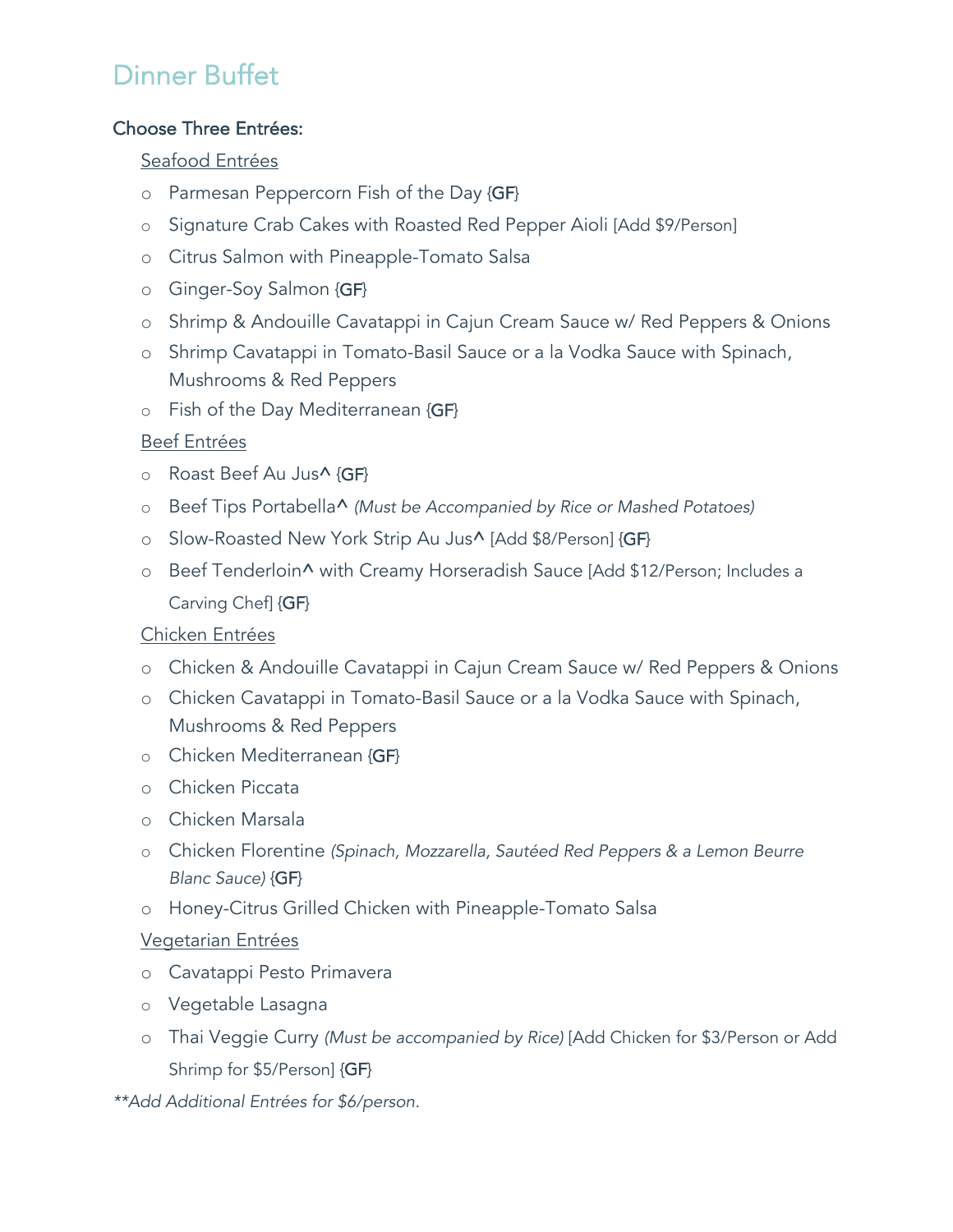# Lunch Buffet

# Lunch Buffet

*Must have a minimum of 35 guests.*

Rudee Inlet Lunch Buffet ................................................................................. \$18/person Assorted Wraps, Mixed Greens Salad with Ranch or Balsamic Vinaigrette {GF}, Fresh Fruit {GF} *or* Greek Pasta Salad

Beach BBQ Lunch Buffet ................................................................................. \$22/person North Carolina Style Barbecue with Slider Buns, BBQ & Hot Sauces {GF w/o the bun}, Coleslaw {GF}, Macaroni & Cheese, Hush Puppies

Lighthouse Lunch Buffet .................................................................................. \$30/person Make your selections from the options listed below (pages 19-20).

## Choose One Salad:

o Caesar Salad {GF w/o croutons}

o Mixed Greens Salad served with Balsamic Vinaigrette or Ranch {GF} *\*\*Add She Crab Soup for \$8/person.*

## Choose One Side:

- o Yukon Gold Mashed Potatoes (Add toppings for \$1.50/person)  ${GF}$
- o Roasted Garlic Mashed Potatoes (Add toppings for \$1.50/person)  ${GF}$
- o Loaded Mashed Potatoes {GF}
- o Potatoes Au Gratin
- o Rosemary Garlic Roasted Tricolored Potatoes {GF}
- o Sweet Potato Casserole {GF}
- o Grilled Sweet Potatoes {GF}
- o Parmesan Fingerling Potatoes  ${GF}$
- o Rice Pilaf {GF}
- o Cilantro-Lime Rice {GF}
- o Macaroni & Cheese (Add toppings for \$1.50/person)
- o Greek Pasta Salad
- o Hush Puppies
- o Green Beans Amandine
- o Roasted Broccoli Parmesan {GF}
- o Broccolini [Add \$1.50/person] {GF}
- o Sautéed Vegetable Medley {GF}
- o Citrus-glazed Sugar Snap Peas & Baby Carrots

*\*\*Add Additional Sides for \$3/person.*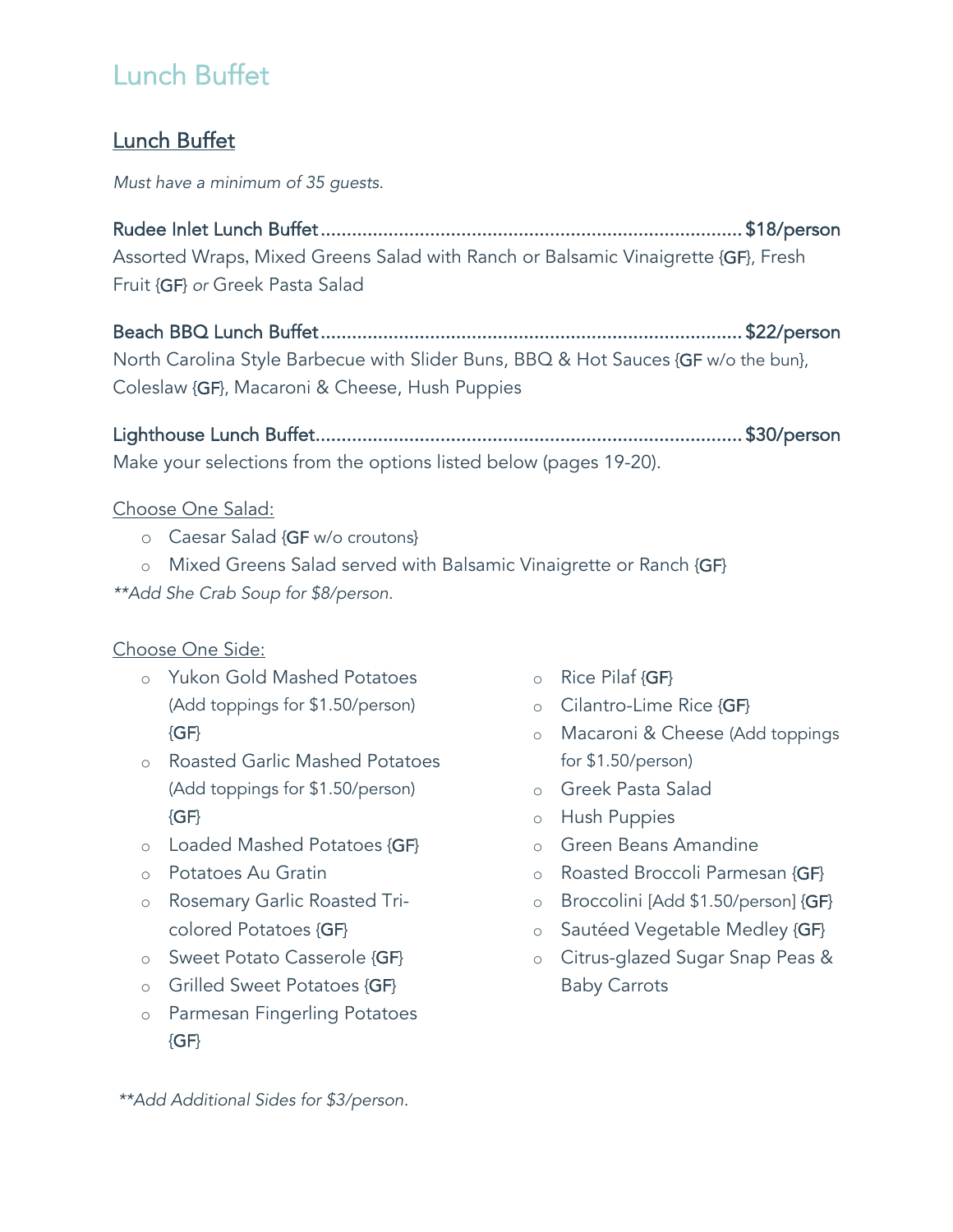# Lunch Buffet

## Lighthouse Lunch Buffet (cont.)

#### Choose Two Entrées:

#### Seafood Entrées:

- o Parmesan Peppercorn Fish of the Day {GF}
- o Signature Crab Cakes with Roasted Red Pepper Aioli [Add \$9/Person]
- o Citrus Salmon with Pineapple-Tomato Salsa
- o Ginger-Soy Salmon {GF}
- o Shrimp & Andouille Cavatappi in Cajun Cream Sauce w/ Red Peppers & Onions
- o Shrimp Cavatappi in Tomato-Basil Sauce or a la Vodka Sauce with Spinach, Mushrooms & Red Peppers
- o Fish of the Day Mediterranean {GF}

## Beef Entrées:

- o Roast Beef Au Jus^ {GF}
- o Beef Tips Portabella^ *(Must be accompanied by Rice or Mashed Potatoes)*

## Chicken Entrées:

- o Chicken & Andouille Cavatappi in Cajun Cream Sauce w/ Red Peppers & Onions
- o Chicken Cavatappi in Tomato-Basil Sauce or a la Vodka Sauce with Spinach, Mushrooms & Red Peppers
- o Chicken Mediterranean {GF}
- o Chicken Piccata
- o Chicken Marsala
- o Chicken Florentine *(topped with Spinach, Mozzarella, Sautéed Red Peppers & a Lemon Beurre Blanc Sauce)* {GF}
- o Honey-Citrus Grilled Chicken with Pineapple-Tomato Salsa

## Vegetarian Entrées:

o Cavatappi Pesto Primavera

#### *\*\*Add Additional Entrées for \$6/person*

*Please see our Hors d'Oeuvres list for additional menu selections.*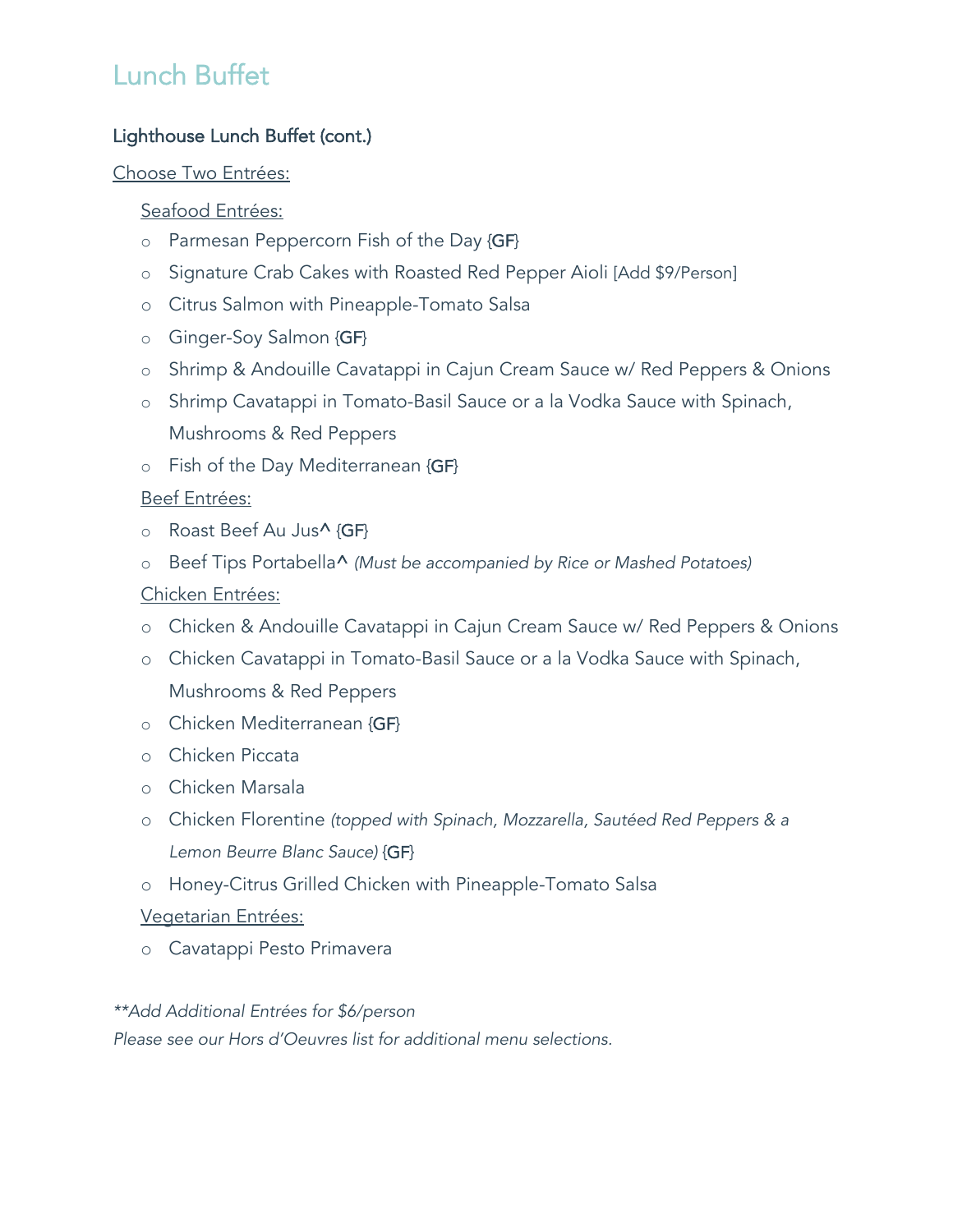# Plated Dinners

# Plated Dinners

*Plated dinners for parties up to 80 guests require a pre-order from up to three entrée selections. The host is responsible for making color-coded place cards to identify each guest's selection*. *Plated dinners can be accommodated for groups up to 150 by offering one entrée selection for all guests. Policies are subject to change based on date of event & anticipated guest number. Because of event size and to ensure timely service, all steaks are cooked to the same temperature (medium, per the chef's recommendation). All plated dinners require an additional \$300 staff fee. All Entrées Include Dinner Rolls & Chef Selected Vegetables & Potatoes.*

## Seafood Entrées:

| Skewered Shrimp & Honey-Citrus Grilled Chicken with Pineapple-Tomato Salsa \$32                    |  |
|----------------------------------------------------------------------------------------------------|--|
|                                                                                                    |  |
|                                                                                                    |  |
|                                                                                                    |  |
|                                                                                                    |  |
| Signature Trio (4 oz Petite Filet <sup>1</sup> , Crab Cake, & Skewer of Citrus Grilled Shrimp)\$42 |  |
| <b>Beef Entrées:</b>                                                                               |  |
|                                                                                                    |  |
|                                                                                                    |  |
|                                                                                                    |  |
|                                                                                                    |  |
| <b>Chicken Entrées:</b>                                                                            |  |
|                                                                                                    |  |
|                                                                                                    |  |
|                                                                                                    |  |
|                                                                                                    |  |
|                                                                                                    |  |
|                                                                                                    |  |
| <b>Vegetarian Entrées:</b>                                                                         |  |
|                                                                                                    |  |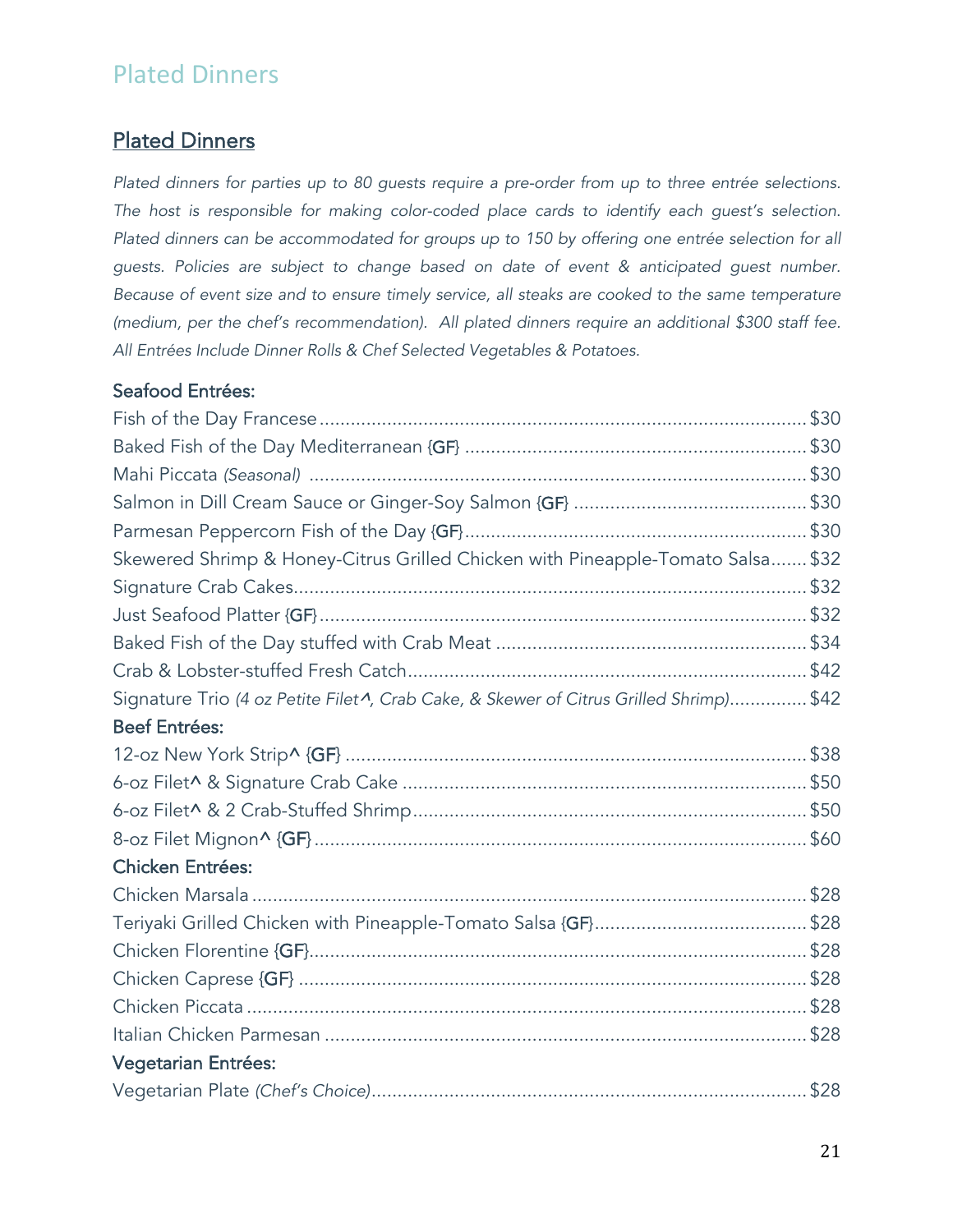# Plated Dinner Additions

# Plated Dinner Additions

*Soup and salad selections.*

Mixed Greens Side Salad .................................................................................. \$5/person Fresh Mixed Greens topped with Diced Tomatoes, Shredded Carrots, Cucumbers & Red Onions; served with Balsamic Vinaigrette or Ranch Dressing *(choose one)* {GF}

Classic Caesar Side Salad .................................................................................. \$5/person Fresh Romaine Lettuce tossed with Creamy Caesar Dressing, Croutons & Parmesan Cheese {GF w/o croutons}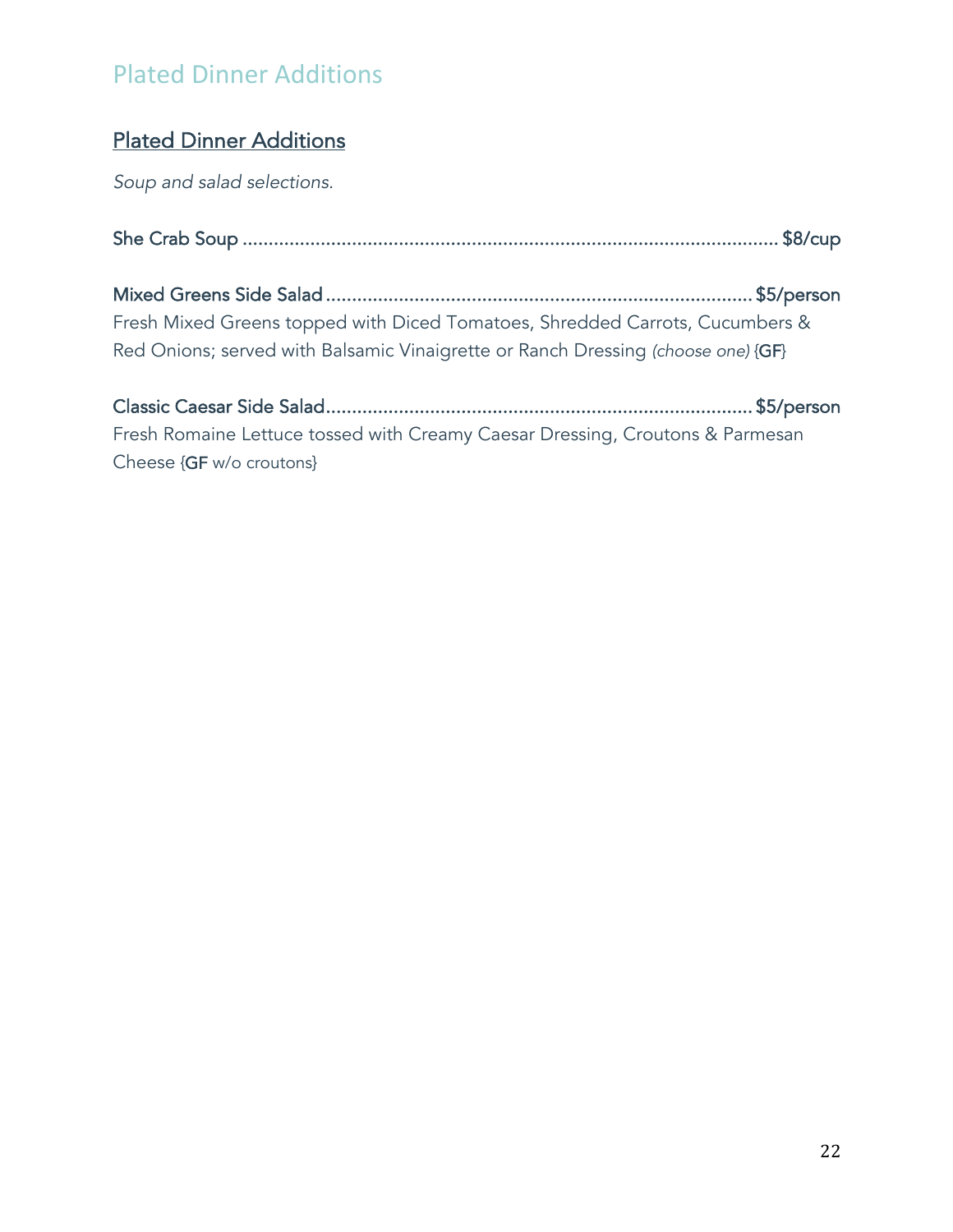# Plated Luncheons

# Plated Luncheons

*Plated luncheons for parties up to 80 guests require a pre-order from up to three entrée selections. Plated luncheons can be accommodated for groups up to 150 guests by offering one entrée selection for all guests. Policies are subject to change based on date of the event and anticipated guest number. All plated luncheons require an additional \$300 staff fee.*

## Soups, Salads, & Sandwiches

| Mixed Greens or Caesar Salad topped with Grilled Chicken {GF w/o croutons}  \$18     |  |
|--------------------------------------------------------------------------------------|--|
|                                                                                      |  |
| Mixed Greens or Caesar Salad topped w/ Shrimp {GF w/o croutons} or a Crab Cake  \$22 |  |
| Soup & Sandwich: Cup of She Crab Soup with a Barbecue Pork Sandwich \$17             |  |
| Soup & Salad: Cup of Soup with a side House Salad or side Caesar Salad \$19          |  |

#### Entrées

| Honey-Citrus Grilled Chicken with Pineapple-Tomato Salsa & Chef's Sides\$17 |  |
|-----------------------------------------------------------------------------|--|
|                                                                             |  |
|                                                                             |  |
| Parmesan Peppercorn Fish of the Day served with Chef's Sides {GF}\$30       |  |

# Plated Luncheon Additions

\* *Denotes vegetarian option.*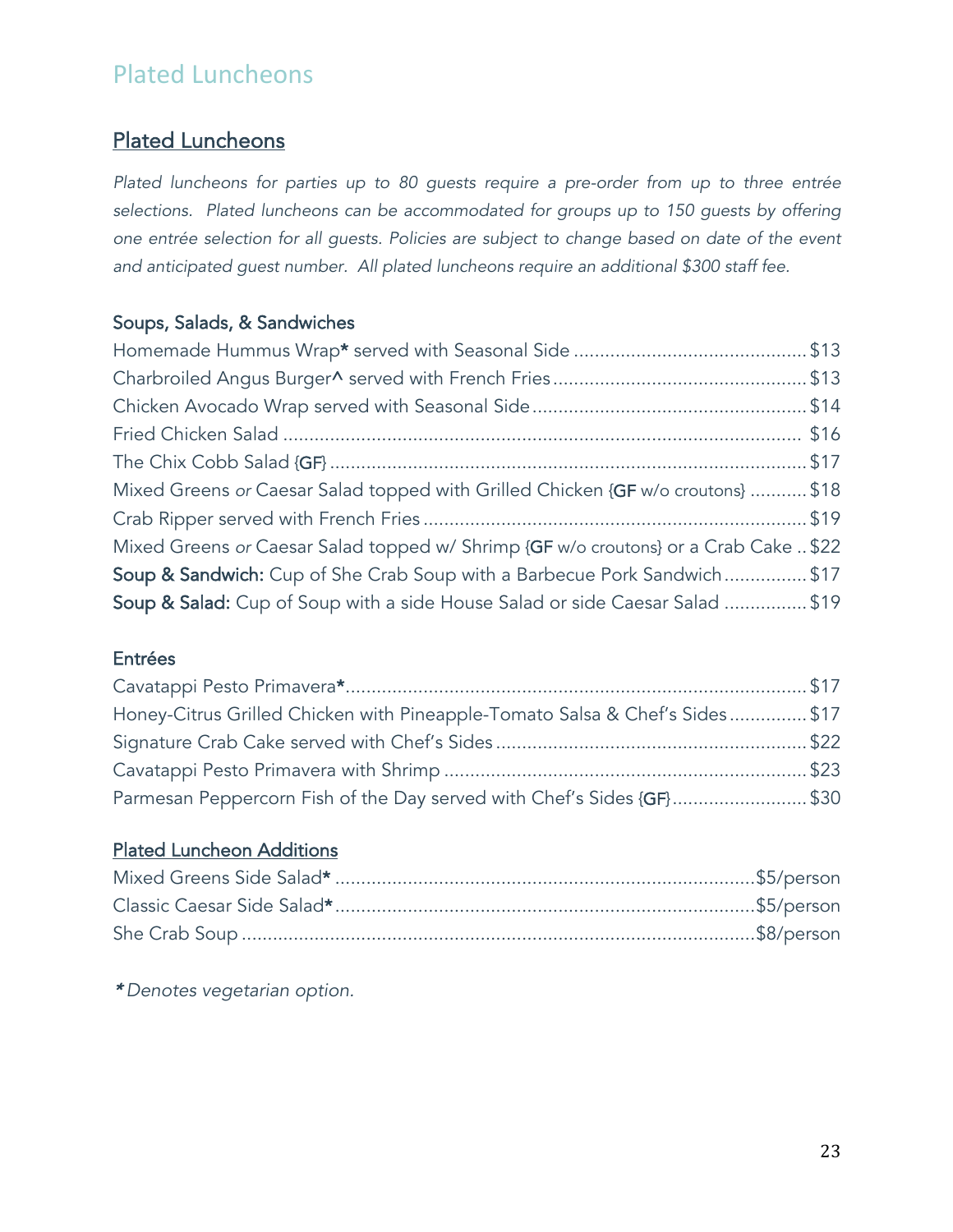# **Dessert**

# **Desserts**

*Desserts are a great addition to any party and are offered as displays, bars, or plated.*

Homemade Miniature Dessert Display ................................................ \$200 per 50 guests Includes Homemade Brownies, Everything Cookies, & Lemon Bars *Substitute Peanut Butter Cup Brownies for an additional \$25 per 50 guests.*

Gourmet Homemade Miniature Dessert Display ................................ \$300 per 50 guests Includes Sticky Bun Bread Pudding with Rum Sauce, Grand Marnier Marinated Strawberries *(Contains Alcohol)*, & Homemade Chocolate Peanut Butter Cup Brownies

S'mores Bar ......................................................................................... \$275 per 50 guests Includes Graham Crackers, Marshmallows, & Chocolate *Add Gourmet Selection of Reese's Cups, Kit Kats, York Peppermint Patties, for an additional \$50 per 50 guests.*

Plated Desserts .................................................................................................. \$7/person *Please make 1 selection.*

Chocolate Mousse Cake, Sticky Bun Bread Pudding à la Mode with Rum Sauce, Flourless Chocolate Cake {GF}, Key Lime Pie, Frozen Peanut Butter Pie with Chocolate Syrup, Vanilla Cheesecake, Limoncello Mascarpone Cake, Baklava Cheesecake.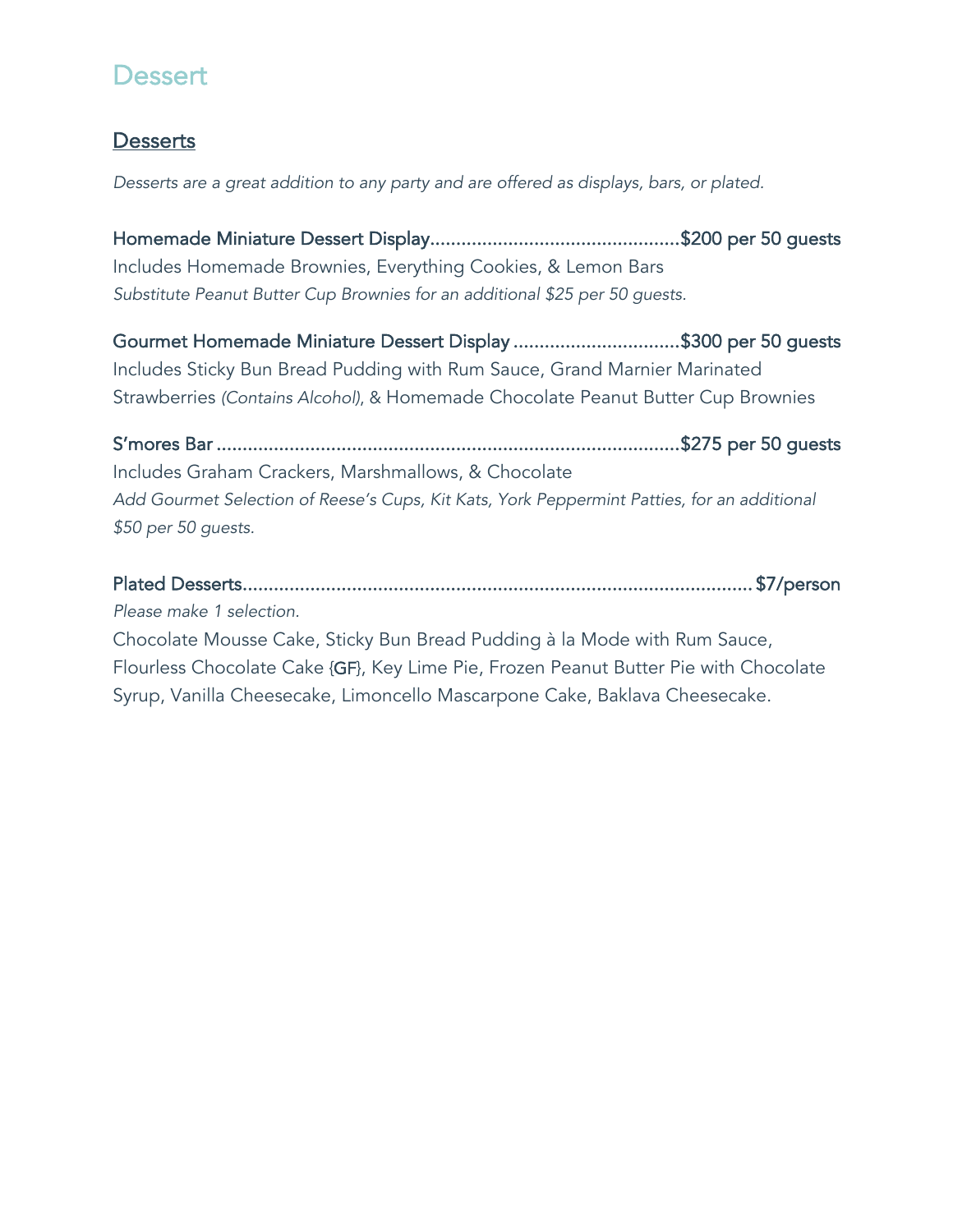# Breakfast & Brunch

# Breakfast & Brunch

Breakfast Meet & Greet ................................................................................... \$17/person Assorted Scones, Fresh Fruit {GF}, Yogurt & Granola

Tidewater Taco Bar ......................................................................................... \$22/person Warm Tortillas served with all the fixings: Cheesy Scrambled Eggs^ {GF}, Bacon {GF}, Breakfast Sausage & Crispy Potato Hash, Green Chilies {GF}, Homemade Chipotle Salsa {GF}, & Homemade Guacamole {GF} with Fresh Fruit {GF} & Fried Donut Bites with Chocolate Sauce

Sea Shell Brunch Buffet ................................................................................... \$28/person Virginia Scramble^ {GF}, Shrimp & Grits {GF}, House Smoked Salmon {GF}, Biscuits, Home Fries {GF}, Fresh Fruit {GF}

Boardwalk Brunch Buffet ................................................................................. \$32/person Eggs Benedict^, Mini Broiled Crab Cakes, Home Fries {GF}, Fresh Fruit {GF}, Biscuits

## Breakfast & Brunch Additions

| Scrambled Egg Toppings {GF} (Bacon, Cheese, Peppers & Scallions)\$1.50/person |  |
|-------------------------------------------------------------------------------|--|
|                                                                               |  |
|                                                                               |  |
|                                                                               |  |
|                                                                               |  |
|                                                                               |  |
|                                                                               |  |
|                                                                               |  |
|                                                                               |  |
|                                                                               |  |
| Smoked Salmon with Red Onions, Capers, Sour Cream, Crackers {GF w/o crackers} |  |
|                                                                               |  |